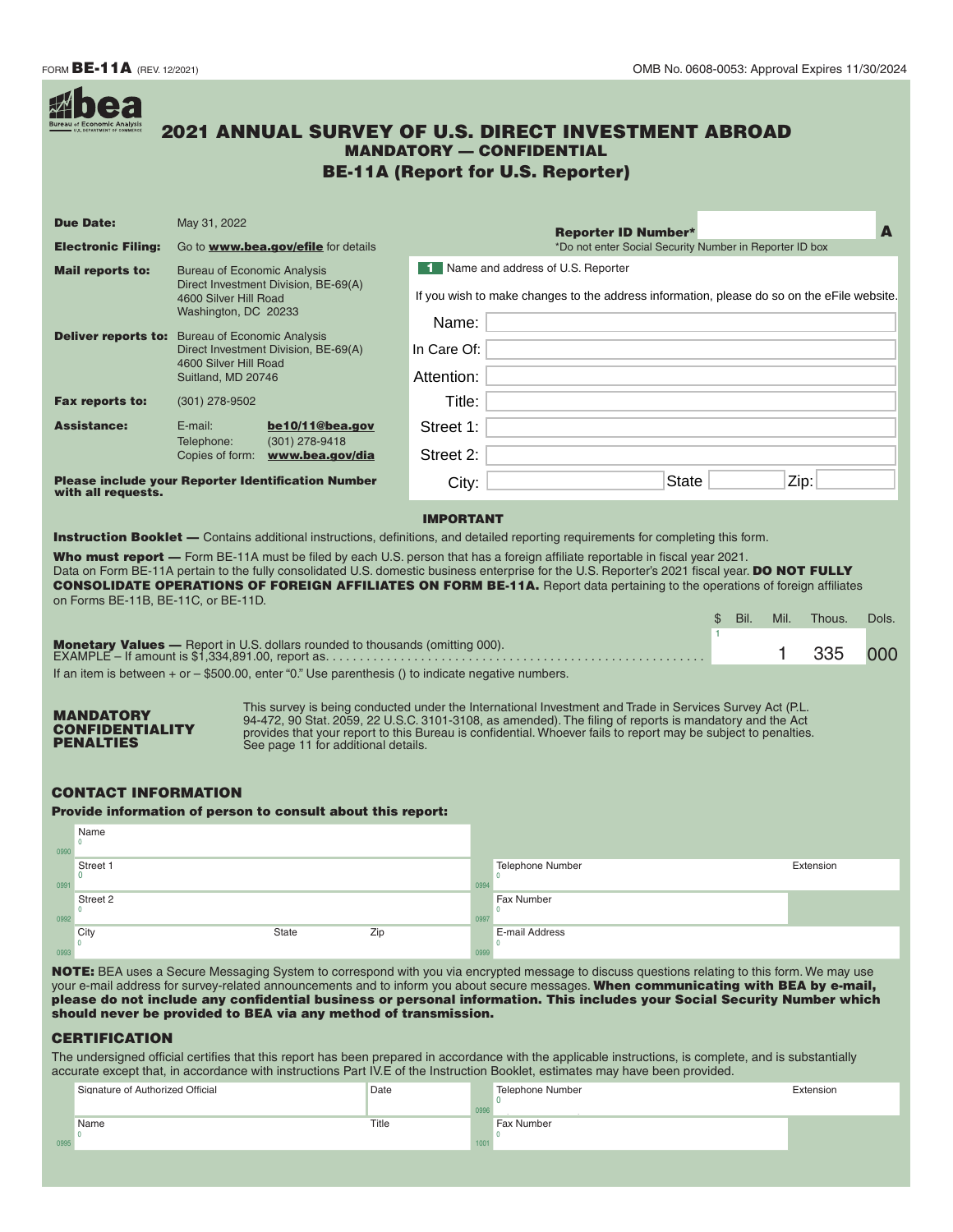|                          | Part I - Identification of U.S. Reporter                                                                                                                                                                                                                                                                                                                                                                                                                                                                                                                                                                                                                  |      |                       |            |  |                                                                                                                                                                                                                              |  |  |  |                                                                                                                                                                   |   |  |                |                                                                                                                                                                                                                                                                                                                                                                                                                                                                                                                                               |
|--------------------------|-----------------------------------------------------------------------------------------------------------------------------------------------------------------------------------------------------------------------------------------------------------------------------------------------------------------------------------------------------------------------------------------------------------------------------------------------------------------------------------------------------------------------------------------------------------------------------------------------------------------------------------------------------------|------|-----------------------|------------|--|------------------------------------------------------------------------------------------------------------------------------------------------------------------------------------------------------------------------------|--|--|--|-------------------------------------------------------------------------------------------------------------------------------------------------------------------|---|--|----------------|-----------------------------------------------------------------------------------------------------------------------------------------------------------------------------------------------------------------------------------------------------------------------------------------------------------------------------------------------------------------------------------------------------------------------------------------------------------------------------------------------------------------------------------------------|
|                          |                                                                                                                                                                                                                                                                                                                                                                                                                                                                                                                                                                                                                                                           |      |                       |            |  |                                                                                                                                                                                                                              |  |  |  |                                                                                                                                                                   |   |  |                |                                                                                                                                                                                                                                                                                                                                                                                                                                                                                                                                               |
| 2 Intentionally blank    |                                                                                                                                                                                                                                                                                                                                                                                                                                                                                                                                                                                                                                                           |      |                       |            |  |                                                                                                                                                                                                                              |  |  |  |                                                                                                                                                                   |   |  |                |                                                                                                                                                                                                                                                                                                                                                                                                                                                                                                                                               |
|                          | 3 If the U.S Reporter is a business enterprise, is the U.S. Reporter owned to the extent of more than 50% of its voting<br>stock by another U.S. business enterprise?                                                                                                                                                                                                                                                                                                                                                                                                                                                                                     |      |                       |            |  |                                                                                                                                                                                                                              |  |  |  |                                                                                                                                                                   |   |  |                |                                                                                                                                                                                                                                                                                                                                                                                                                                                                                                                                               |
|                          | 1003<br>$11$ Yes - Complete the "BE-11, CLAIM FOR NOT FILING." On the claim, mark (X) box number B.2 and enter the name and<br>address of the U.S. business enterprise with whose data your data will be consolidated in accordance with the<br>definition of a fully consolidated U.S. domestic business enterprise. (See Instruction Booklet, Part I.B.1.b.) Submit the<br>claim to BEA and forward the remainder of the BE-11 survey packet to the U.S. business enterprise with whose data your data<br>will be consolidated. If this cannot be done, please contact us for further instructions.<br>$12$ No $-$ Complete the remainder of this form. |      |                       |            |  |                                                                                                                                                                                                                              |  |  |  |                                                                                                                                                                   |   |  |                |                                                                                                                                                                                                                                                                                                                                                                                                                                                                                                                                               |
|                          | 4. What is the Employer Identification Number(s) used by the U.S. Reporter to file income and payroll taxes? Show additional<br>numbers on a separate sheet if necessary.                                                                                                                                                                                                                                                                                                                                                                                                                                                                                 |      |                       |            |  |                                                                                                                                                                                                                              |  |  |  |                                                                                                                                                                   |   |  |                |                                                                                                                                                                                                                                                                                                                                                                                                                                                                                                                                               |
|                          | 1004<br>2                                                                                                                                                                                                                                                                                                                                                                                                                                                                                                                                                                                                                                                 |      |                       |            |  |                                                                                                                                                                                                                              |  |  |  | Electronic filers do not need to report more than two IDs.<br>Enter the IDs without hyphens. For example, if your ID is<br>12-3456789, you would enter 123456789. |   |  |                |                                                                                                                                                                                                                                                                                                                                                                                                                                                                                                                                               |
| -5<br>17 I               | $1005$ 1<br>1006<br>1011                                                                                                                                                                                                                                                                                                                                                                                                                                                                                                                                                                                                                                  |      | 8 Intentionally blank | MM/DD/YYYY |  | date in calendar year 2021. See Instruction Booklet, Part II.A.<br>Survey of Foreign Direct Investment in the United States?<br>$12$ No – Continue with 9 (Major activity of the fully consolidated domestic U.S. Reporter). |  |  |  |                                                                                                                                                                   |   |  |                | How many foreign affiliate reports (Forms BE-11B, BE-11C, and BE-11D) are you required to file?<br>6 What is the ending date of this U.S. Reporter's 2021 fiscal year? — The U.S. Reporter's financial reporting year that has an ending<br>Is the U.S. Reporter named in 1 a U.S. affiliate of a foreign person and required to file a 2021 Form BE-15A, Annual<br><sup>1</sup> <b>1</b> $\blacksquare$ Yes — Complete <b>only 34</b> through <b>37</b> on the remainder of this Form BE-11A. Also complete Form(s) BE-11B/C/D, as required. |
|                          | Remarks                                                                                                                                                                                                                                                                                                                                                                                                                                                                                                                                                                                                                                                   |      |                       |            |  |                                                                                                                                                                                                                              |  |  |  |                                                                                                                                                                   |   |  |                |                                                                                                                                                                                                                                                                                                                                                                                                                                                                                                                                               |
|                          |                                                                                                                                                                                                                                                                                                                                                                                                                                                                                                                                                                                                                                                           |      |                       |            |  |                                                                                                                                                                                                                              |  |  |  |                                                                                                                                                                   |   |  |                |                                                                                                                                                                                                                                                                                                                                                                                                                                                                                                                                               |
|                          |                                                                                                                                                                                                                                                                                                                                                                                                                                                                                                                                                                                                                                                           | 1012 | 1                     |            |  | $\overline{2}$                                                                                                                                                                                                               |  |  |  |                                                                                                                                                                   | 3 |  | $\overline{4}$ | $5\phantom{.0}$                                                                                                                                                                                                                                                                                                                                                                                                                                                                                                                               |
|                          |                                                                                                                                                                                                                                                                                                                                                                                                                                                                                                                                                                                                                                                           | 1028 | $\mathbf{1}$          |            |  | $\overline{2}$                                                                                                                                                                                                               |  |  |  |                                                                                                                                                                   | 3 |  | $\overline{4}$ | $5\phantom{1}$                                                                                                                                                                                                                                                                                                                                                                                                                                                                                                                                |
| <b>BEA</b><br><b>USE</b> |                                                                                                                                                                                                                                                                                                                                                                                                                                                                                                                                                                                                                                                           | 1029 | $\mathbf{1}$          |            |  | $\overline{2}$                                                                                                                                                                                                               |  |  |  |                                                                                                                                                                   | 3 |  | $\overline{4}$ | 5 <sup>5</sup>                                                                                                                                                                                                                                                                                                                                                                                                                                                                                                                                |
| <b>ONLY</b>              |                                                                                                                                                                                                                                                                                                                                                                                                                                                                                                                                                                                                                                                           | 1030 | $\mathbf{1}$          |            |  | $\overline{2}$                                                                                                                                                                                                               |  |  |  |                                                                                                                                                                   | 3 |  | $\overline{4}$ | 5 <sup>5</sup>                                                                                                                                                                                                                                                                                                                                                                                                                                                                                                                                |
|                          |                                                                                                                                                                                                                                                                                                                                                                                                                                                                                                                                                                                                                                                           | 1031 | $\mathbf{1}$          |            |  | $\overline{2}$                                                                                                                                                                                                               |  |  |  |                                                                                                                                                                   | 3 |  | $\overline{4}$ | $5\phantom{.}$                                                                                                                                                                                                                                                                                                                                                                                                                                                                                                                                |
|                          |                                                                                                                                                                                                                                                                                                                                                                                                                                                                                                                                                                                                                                                           |      |                       |            |  |                                                                                                                                                                                                                              |  |  |  |                                                                                                                                                                   |   |  |                |                                                                                                                                                                                                                                                                                                                                                                                                                                                                                                                                               |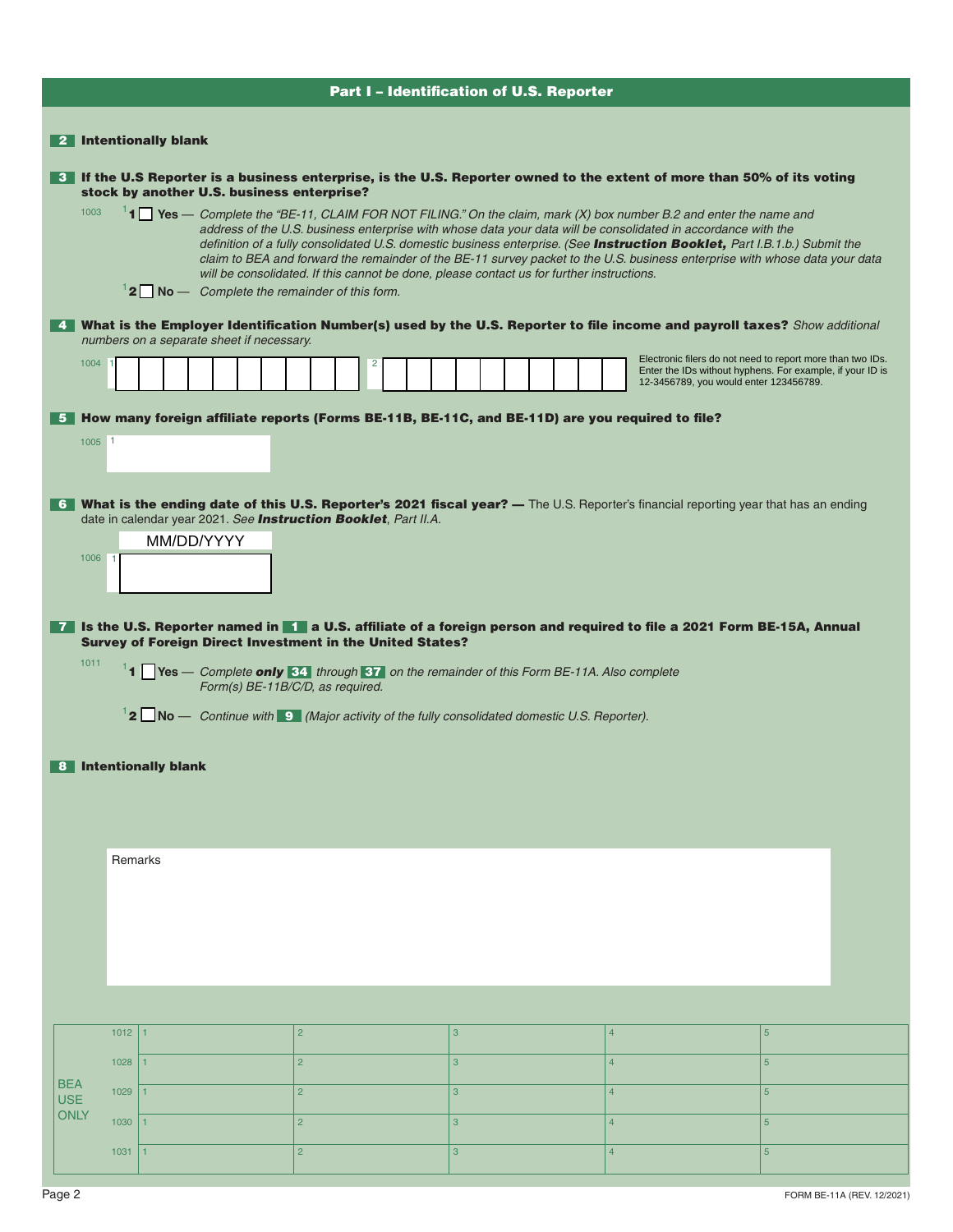| <b>Part I - Identification of U.S. Reporter - Continued</b>                                                                                                                                                                                                              |                      |                                                                                                                                                       |                           |                 |  |  |  |
|--------------------------------------------------------------------------------------------------------------------------------------------------------------------------------------------------------------------------------------------------------------------------|----------------------|-------------------------------------------------------------------------------------------------------------------------------------------------------|---------------------------|-----------------|--|--|--|
| <b>9</b> What is the major activity of the fully consolidated domestic U.S. Reporter? — Mark (X) one.                                                                                                                                                                    |                      |                                                                                                                                                       |                           |                 |  |  |  |
| Select the one activity below that best describes the major activity of the U.S. Reporter. For an inactive U.S. Reporter,<br>select the activity based on its last active period; for "start-ups," select the intended activity.                                         |                      |                                                                                                                                                       |                           |                 |  |  |  |
| 1013<br>14<br>Producer of goods                                                                                                                                                                                                                                          | Other - Specify      |                                                                                                                                                       |                           |                 |  |  |  |
| $^1$ 2<br>Seller of goods the U.S. Reporter does not produce<br>$^1$ 3<br>Producer or distributor of information                                                                                                                                                         | $\mathbf 0$          |                                                                                                                                                       |                           |                 |  |  |  |
| 14<br>Provider of services                                                                                                                                                                                                                                               |                      |                                                                                                                                                       |                           |                 |  |  |  |
| 10 What is the MAJOR product or service involved in this activity? If a product, briefly state what is done to it, i.e., whether it<br>is mined, manufactured, sold at wholesale, packaged, transported, etc. (For example, "Manufacture widgets to sell at wholesale.") |                      |                                                                                                                                                       |                           |                 |  |  |  |
| $1014$ 0                                                                                                                                                                                                                                                                 |                      |                                                                                                                                                       |                           |                 |  |  |  |
|                                                                                                                                                                                                                                                                          |                      |                                                                                                                                                       |                           |                 |  |  |  |
| <b>Enter the 4-digit International Surveys Industry (ISI) code(s) and the sales associated with each code in items 11 through 20.</b>                                                                                                                                    |                      |                                                                                                                                                       |                           |                 |  |  |  |
| <b>Holding company</b> (ISI code 5512) is often an invalid industry classification for a conglomerate. A conglomerate must determine its industry code<br>based on the activities of the fully consolidated domestic U.S. business enterprise.                           |                      |                                                                                                                                                       |                           |                 |  |  |  |
| <b>Column 1 - ISI Code -</b> See the Summary of Industry Classifications on pages 12 and 13. For a full explanation of each code, see the Guide to                                                                                                                       |                      |                                                                                                                                                       |                           |                 |  |  |  |
| Industry Classifications for International Surveys, 2017 located at www.bea.gov/naics2017. For an inactive U.S. Reporter, base the<br>industry classification(s) on its last active period; for "start-ups" with no sales, show the intended activities.                 |                      |                                                                                                                                                       |                           |                 |  |  |  |
| <b>Column 2 - Sales</b>                                                                                                                                                                                                                                                  |                      |                                                                                                                                                       |                           |                 |  |  |  |
| <b>INCLUDE</b><br>• Total sales or gross operating revenues, excluding sales taxes, returns,                                                                                                                                                                             | <b>EXCLUDE</b>       | • Investment gains and losses reported in item 32.                                                                                                    |                           |                 |  |  |  |
| allowances, and discounts.                                                                                                                                                                                                                                               |                      | • Sales or consumption taxes levied directly on the consumer.                                                                                         |                           |                 |  |  |  |
| • Fees and commissions.<br>• Revenues generated during the year from the operations of a                                                                                                                                                                                 |                      | • Excise taxes levied directly on manufacturers, wholesalers, and retailers.<br>• Gains or losses from DISPOSALS of discontinued operations and gains |                           |                 |  |  |  |
| discontinued business segment.<br>• ONLY finance and insurance companies and units should report                                                                                                                                                                         | item $32$ ).         | and losses from derivative instruments (report as certain gains (losses) in                                                                           |                           |                 |  |  |  |
| dividends and interest.<br>• Total income of holding companies (ISI code 5512).                                                                                                                                                                                          | companies and units. | · Dividends and interest earned by non-finance and non-insurance                                                                                      |                           |                 |  |  |  |
| <b>NOTE:</b> Dealers in financial instruments and finance, insurance, and real estate companies see Special Instructions on page 11.                                                                                                                                     |                      |                                                                                                                                                       |                           |                 |  |  |  |
|                                                                                                                                                                                                                                                                          |                      |                                                                                                                                                       | Sales or gross            |                 |  |  |  |
|                                                                                                                                                                                                                                                                          |                      | <b>ISI</b> code                                                                                                                                       | operating revenues        |                 |  |  |  |
| What is the U.S. Reporter's industry (ISI) code(s) and value(s) for:                                                                                                                                                                                                     |                      | (1)                                                                                                                                                   | (2)<br>Mil.<br>Bil.<br>\$ | Thous.<br>Dols. |  |  |  |
|                                                                                                                                                                                                                                                                          | 1015                 | Select ISI CODE--                                                                                                                                     | 2                         | 000             |  |  |  |
| Largest sales or gross operating revenues?                                                                                                                                                                                                                               | 1016 1               | -Select ISI CODE--                                                                                                                                    | 2                         |                 |  |  |  |
| 2nd largest sales or gross operating revenues?<br>  12                                                                                                                                                                                                                   | $1017$ 1             | Select ISI CODE--                                                                                                                                     | $\overline{c}$            | 000             |  |  |  |
| 3rd largest sales or gross operating revenues?<br>  13                                                                                                                                                                                                                   | $1018$ 1             |                                                                                                                                                       | $\overline{c}$            | 000             |  |  |  |
| 4th largest sales or gross operating revenues?<br>  14                                                                                                                                                                                                                   | 1019 1               | -Select ISI CODE--                                                                                                                                    | $\overline{2}$            | 000             |  |  |  |
| 5th largest sales or gross operating revenues?<br>  15                                                                                                                                                                                                                   | 1020 1               | Select ISI CODE--                                                                                                                                     | 2                         | 000             |  |  |  |
| 6th largest sales or gross operating revenues?<br>  16                                                                                                                                                                                                                   | $1021$ 1             | Select ISI CODE--                                                                                                                                     | $\overline{c}$            | 000             |  |  |  |
| 7th largest sales or gross operating revenues?<br>  17                                                                                                                                                                                                                   | 1022 1               | -Select ISI CODE--                                                                                                                                    |                           | 000             |  |  |  |
| 8th largest sales or gross operating revenues?<br>  18                                                                                                                                                                                                                   |                      | -Select ISI CODE--                                                                                                                                    | $\overline{2}$            | 000             |  |  |  |
| 9th largest sales or gross operating revenues?<br>∣ 19                                                                                                                                                                                                                   | $1023$ 1             | -Select ISI CODE--                                                                                                                                    | $\overline{2}$            | 000             |  |  |  |
| 10th largest sales or gross operating revenues?<br>  20                                                                                                                                                                                                                  | 1024 1               | -Select ISI CODE--                                                                                                                                    | $\overline{2}$            | 000             |  |  |  |
| l 21                                                                                                                                                                                                                                                                     |                      |                                                                                                                                                       | $1026$ 2                  | 000             |  |  |  |
| What is the U.S. Reporter's total sales or gross operating revenues?<br>  22                                                                                                                                                                                             |                      |                                                                                                                                                       | $1027 \quad 2$            | 000             |  |  |  |
| 23 through 25 Intentionally blank                                                                                                                                                                                                                                        |                      |                                                                                                                                                       |                           |                 |  |  |  |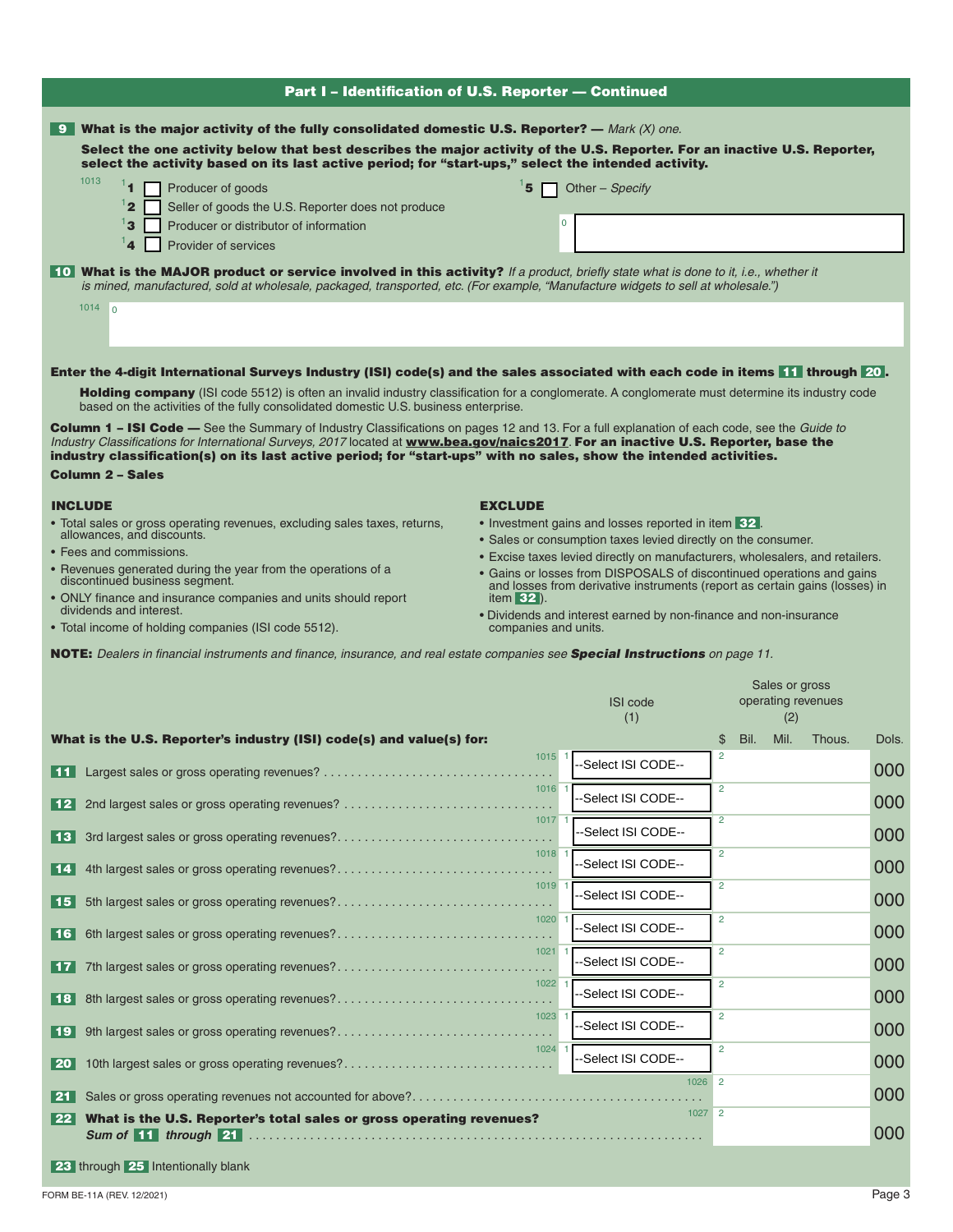| Part I - Identification of U.S. Reporter - Continued                                                                                                                                                                                                                                                   |      |                            |       |  |  |  |
|--------------------------------------------------------------------------------------------------------------------------------------------------------------------------------------------------------------------------------------------------------------------------------------------------------|------|----------------------------|-------|--|--|--|
| <b>SIZE OF U.S. REPORTER</b><br>26 Did this U.S. Reporter have any one of these three items - (1) total assets, (2) sales or gross operating revenues,<br>excluding sales taxes, or (3) net income (loss) - greater than \$300 million at the end of, or for, the U.S. Reporter's<br>2021 fiscal year? |      |                            |       |  |  |  |
| 2030<br><sup>1</sup> 1 $\Box$ Yes — Skip Part II, then continue with Part III on page 5.                                                                                                                                                                                                               |      |                            |       |  |  |  |
| $12$ No - Complete Part II, skip Part III, then continue to Part IV on page 10.                                                                                                                                                                                                                        |      |                            |       |  |  |  |
| Part II - Selected Financial and Operating Data of U.S. Reporter<br>Complete ONLY if the answer to 26 is "No."                                                                                                                                                                                         |      |                            |       |  |  |  |
| NET INCOME, ASSETS, LIABILITIES, AND EMPLOYEES                                                                                                                                                                                                                                                         |      |                            |       |  |  |  |
| What are the U.S. Reporter's values for:<br>$2031$ 1                                                                                                                                                                                                                                                   | \$   | Bil.<br>Mil.<br>Thous.     | Dols. |  |  |  |
| 2032 1                                                                                                                                                                                                                                                                                                 |      |                            | 000   |  |  |  |
| 2033 1                                                                                                                                                                                                                                                                                                 |      |                            | 000   |  |  |  |
|                                                                                                                                                                                                                                                                                                        |      |                            | 000   |  |  |  |
| 2034 1                                                                                                                                                                                                                                                                                                 |      | Number of employees        |       |  |  |  |
| 30 Total number of employees? — Report the total number of employees for the year.                                                                                                                                                                                                                     |      |                            |       |  |  |  |
| Skip to Part IV on page 10.<br>$\rightarrow$ 1                                                                                                                                                                                                                                                         |      |                            |       |  |  |  |
| Remarks                                                                                                                                                                                                                                                                                                |      |                            |       |  |  |  |
|                                                                                                                                                                                                                                                                                                        |      |                            |       |  |  |  |
|                                                                                                                                                                                                                                                                                                        |      |                            |       |  |  |  |
|                                                                                                                                                                                                                                                                                                        |      |                            |       |  |  |  |
|                                                                                                                                                                                                                                                                                                        |      |                            |       |  |  |  |
|                                                                                                                                                                                                                                                                                                        |      |                            |       |  |  |  |
|                                                                                                                                                                                                                                                                                                        |      |                            |       |  |  |  |
|                                                                                                                                                                                                                                                                                                        |      |                            |       |  |  |  |
|                                                                                                                                                                                                                                                                                                        |      |                            |       |  |  |  |
|                                                                                                                                                                                                                                                                                                        |      |                            |       |  |  |  |
|                                                                                                                                                                                                                                                                                                        |      |                            |       |  |  |  |
|                                                                                                                                                                                                                                                                                                        |      |                            |       |  |  |  |
|                                                                                                                                                                                                                                                                                                        |      |                            |       |  |  |  |
|                                                                                                                                                                                                                                                                                                        |      |                            |       |  |  |  |
|                                                                                                                                                                                                                                                                                                        |      |                            |       |  |  |  |
|                                                                                                                                                                                                                                                                                                        |      |                            |       |  |  |  |
|                                                                                                                                                                                                                                                                                                        |      |                            |       |  |  |  |
|                                                                                                                                                                                                                                                                                                        |      |                            |       |  |  |  |
|                                                                                                                                                                                                                                                                                                        |      |                            |       |  |  |  |
|                                                                                                                                                                                                                                                                                                        |      |                            |       |  |  |  |
|                                                                                                                                                                                                                                                                                                        |      |                            |       |  |  |  |
| <b>BEA</b><br><b>USE</b><br><b>ONLY</b>                                                                                                                                                                                                                                                                | 2036 |                            |       |  |  |  |
| Page 4                                                                                                                                                                                                                                                                                                 |      | FORM BE-11A (REV. 12/2021) |       |  |  |  |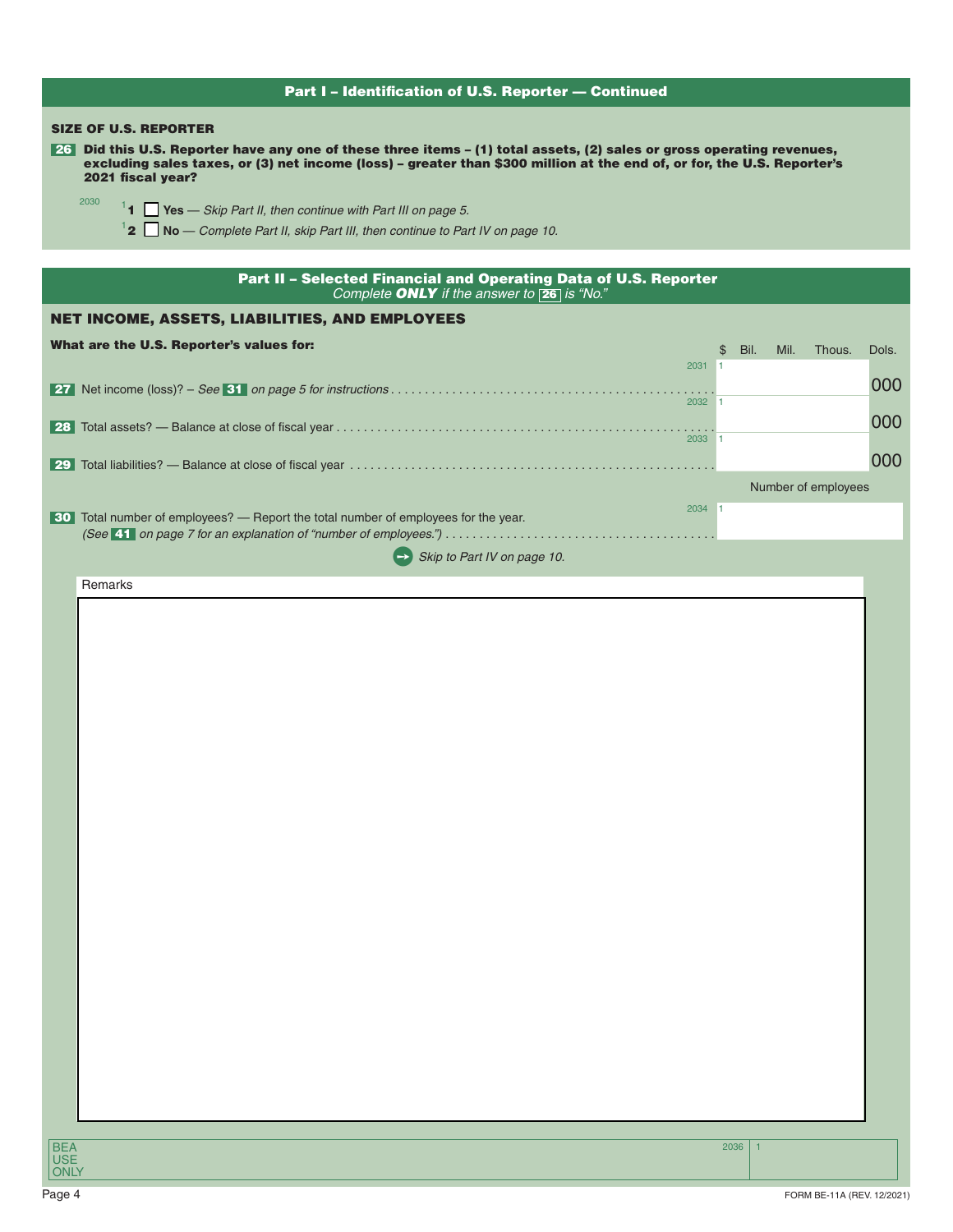| Part III - Financial and Operating Data of U.S. Reporter<br>Complete ONLY if the answer to <b>26</b> is "Yes."                                                                                                                                                                                                                                                                                                                                                                                                                                                                                                                                                                                                                                           |                      |           |        |              |
|----------------------------------------------------------------------------------------------------------------------------------------------------------------------------------------------------------------------------------------------------------------------------------------------------------------------------------------------------------------------------------------------------------------------------------------------------------------------------------------------------------------------------------------------------------------------------------------------------------------------------------------------------------------------------------------------------------------------------------------------------------|----------------------|-----------|--------|--------------|
| Section A — Net Income, Certain Gains (Losses), and U.S. Income Taxes                                                                                                                                                                                                                                                                                                                                                                                                                                                                                                                                                                                                                                                                                    |                      |           |        |              |
| What are the U.S. Reporter's value(s) for:                                                                                                                                                                                                                                                                                                                                                                                                                                                                                                                                                                                                                                                                                                               | \$                   | Bil. Mil. | Thous. | Dols.        |
| 3046 1                                                                                                                                                                                                                                                                                                                                                                                                                                                                                                                                                                                                                                                                                                                                                   |                      |           |        | 000          |
| a. Income from equity investments in unconsolidated business enterprises (domestic and foreign); for those<br>owned less than 20 percent report dividends;<br><b>b.</b> Non-operating income and extraordinary items (as defined by GAAP);                                                                                                                                                                                                                                                                                                                                                                                                                                                                                                               |                      |           |        |              |
| c. Gains (losses) from the sale or liquidation of foreign affiliates. In accordance with FASB ASC 830 (FAS 52),<br>these gains (losses) must be adjusted to include the closing balance in the foreign affiliate's translation<br>adjustment account.                                                                                                                                                                                                                                                                                                                                                                                                                                                                                                    |                      |           |        |              |
| 32 Certain gains (losses)?— Read the following instructions carefully as they may deviate from what is normally<br>3039 1<br>required by U.S. Generally Accepted Accounting Principles. Report gross amount before income tax effect.                                                                                                                                                                                                                                                                                                                                                                                                                                                                                                                    | \$                   | Bil. Mil. | Thous. | Dols.<br>000 |
| a Sales or other dispositions of financial assets, including investment securities; gains (losses) related to fair value<br>accounting; FASB ASC 320 holding gains (losses) on securities classified as trading securities; FASB ASC 320<br>impairment losses; FASB ASC 321 unrealized holding gains (losses) on securities measured at fair value; and<br>gains and losses derived from derivative instruments; Dealers in financial instruments (including securities,<br>currencies, derivatives, and other financial instruments) and finance and insurance companies, see <b>Special</b><br><b>Instructions</b> , A.1., page 11;<br><b>b.</b> Sales or dispositions of land, other property, plant and equipment, or other assets, and FASB ASC 360 |                      |           |        |              |
| (FAS 144) impairment losses. <b>EXCLUDE</b> gains or losses from the sale of inventory assets in the ordinary<br>course of trade or business. Real estate companies, see <b>Special Instructions</b> , A.2., page 11;                                                                                                                                                                                                                                                                                                                                                                                                                                                                                                                                    |                      |           |        |              |
| c. Goodwill impairment as defined by FASB ASC 350 (FAS 142);<br><b>d.</b> Restructuring. <b>INCLUDE</b> restructuring costs that reflect write-downs or write-offs of assets or liabilities.<br><b>EXCLUDE</b> actual payments and charges to establish reserves for future expected payments, such as for<br>severance pay, and fees to accountants, lawyers, consultants, or other contractors;                                                                                                                                                                                                                                                                                                                                                        |                      |           |        |              |
| e. Disposals of discontinued operations. <b>EXCLUDE</b> income from the operations of a discontinued segment. Report<br>such income as part of your income from operations in 34;                                                                                                                                                                                                                                                                                                                                                                                                                                                                                                                                                                        |                      |           |        |              |
| f. Re-measurement of U.S. Reporter's foreign-currency-denominated assets and liabilities due to changes in<br>foreign exchange rates during the reporting period;                                                                                                                                                                                                                                                                                                                                                                                                                                                                                                                                                                                        |                      |           |        |              |
| g. Extraordinary, unusual, or infrequently occurring items that are material. INCLUDE losses from accidental<br>damage or disasters after estimated insurance reimbursement. <b>INCLUDE</b> other material items, including<br>write-ups, write-downs, and write-offs of tangible and intangible assets; gains (losses) from the sale or other<br>disposition of capital assets; and gains (losses) from the sale or other disposition of financial assets, including<br>securities, to the extent not included above. <b>EXCLUDE</b> legal judgments;                                                                                                                                                                                                   |                      |           |        |              |
| <b>h.</b> The cumulative effect of a change in accounting principle(s); and                                                                                                                                                                                                                                                                                                                                                                                                                                                                                                                                                                                                                                                                              |                      |           |        |              |
| <b>i.</b> The cumulative effect of a change in the estimate of stock compensation forfeitures under FASB<br>ASC 718 (FAS 123(R)).                                                                                                                                                                                                                                                                                                                                                                                                                                                                                                                                                                                                                        | \$<br>Bil. Mil.      |           | Thous. | DOIS.        |
| 3043<br>33 U.S. income taxes?— Provision for U.S. Federal, state, and local income taxes.                                                                                                                                                                                                                                                                                                                                                                                                                                                                                                                                                                                                                                                                |                      |           |        | 000          |
|                                                                                                                                                                                                                                                                                                                                                                                                                                                                                                                                                                                                                                                                                                                                                          |                      |           |        |              |
| Remarks                                                                                                                                                                                                                                                                                                                                                                                                                                                                                                                                                                                                                                                                                                                                                  |                      |           |        |              |
|                                                                                                                                                                                                                                                                                                                                                                                                                                                                                                                                                                                                                                                                                                                                                          |                      |           |        |              |
|                                                                                                                                                                                                                                                                                                                                                                                                                                                                                                                                                                                                                                                                                                                                                          |                      |           |        |              |
|                                                                                                                                                                                                                                                                                                                                                                                                                                                                                                                                                                                                                                                                                                                                                          |                      |           |        |              |
|                                                                                                                                                                                                                                                                                                                                                                                                                                                                                                                                                                                                                                                                                                                                                          |                      |           |        |              |
|                                                                                                                                                                                                                                                                                                                                                                                                                                                                                                                                                                                                                                                                                                                                                          |                      |           |        |              |
|                                                                                                                                                                                                                                                                                                                                                                                                                                                                                                                                                                                                                                                                                                                                                          |                      |           |        |              |
|                                                                                                                                                                                                                                                                                                                                                                                                                                                                                                                                                                                                                                                                                                                                                          |                      |           |        |              |
| <b>BEA</b><br><b>USE</b><br><b>ONLY</b>                                                                                                                                                                                                                                                                                                                                                                                                                                                                                                                                                                                                                                                                                                                  | 3050<br>$\mathbf{1}$ |           |        |              |
|                                                                                                                                                                                                                                                                                                                                                                                                                                                                                                                                                                                                                                                                                                                                                          |                      |           |        |              |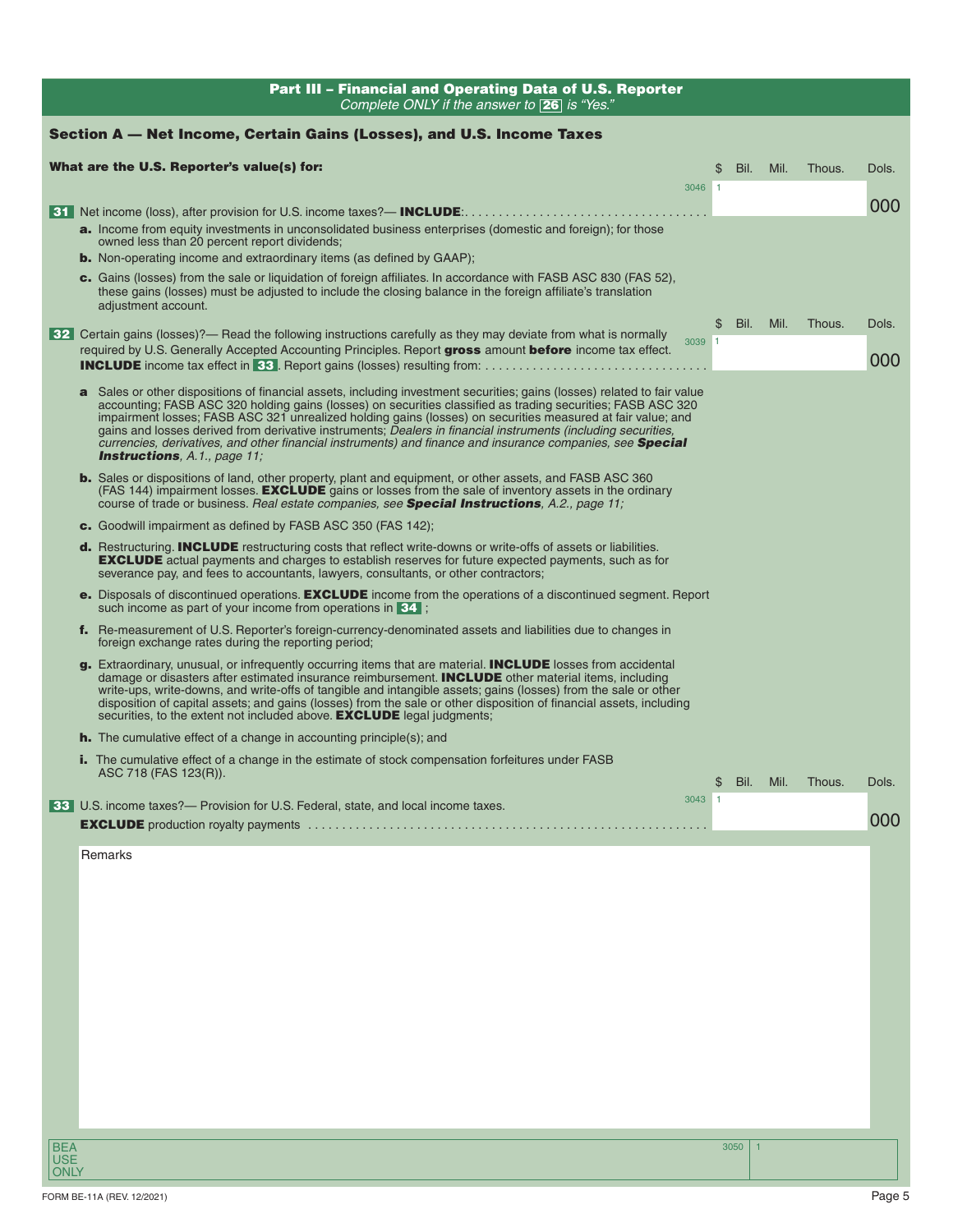## , Part III – Financial and Operating Data of U.S. Reporter — Continued

### Section B — Distribution of Sales or Gross Operating Revenues

Distribute sales or gross operating revenues among three categories – sales of goods, sales of services, and investment income. For the purpose of this distribution, "goods" are normally economic outputs that are tangible and "services" are normally economic outputs that are intangible, including sales related to intellectual property rights. When a sale consists of both goods and services and cannot be unbundled (i.e., the goods and services are not separately billed), classify the sales as goods or services based on whichever accounts for a majority of the value. Give best estimates if actual figures are not available. *Insurance companies also see Special Instructions, B.2.c and d., page 11.* 

- 38 Sales of goods Goods are normally economic outputs that are tangible. Report as sales of goods:
	- Mass produced media, including exposed film, video tapes, DVDs, audio tapes, and CDs.
	- Books. NOTE: Report revenues associated with the design, editing, and marketing activities for producing and distributing books that you both publish and sell as sales of services.
	- Energy trading activities where you take title to the goods. NOTE: If you act in the capacity of a broker or agent to facilitate the sale of goods and you do not take title to the goods, report your revenue (i.e., commissions) as sale of services in 39 .
	- Bulk sales of newspapers and periodicals sold in retail stores. NOTE: Report subscription sales as sales of services in 39.
	- Packaged general use computer software.
	- Structures sold by businesses in real estate.
	- Revenues earned from building structures by businesses in construction.
	- Electricity, natural gas, and water. NOTE: Revenues derived from transmitting and/or distributing these goods, as opposed to revenues derived from the sale of the actual product, should be reported as sales of services in 39.

**39 Sales of services —** Services are normally economic outputs that are intangible. Sales of services include, but are not limited to:

- Advertising revenue, including placement of ads in print, broadcast, or digital media.
- Commissions and fees earned by companies engaged in finance and real estate activities.
- Commissions earned by agents or brokers (i.e., wholesalers) who act on behalf of buyers and sellers in the wholesale distribution of goods. NOTE: Agents or brokers do not take title to the goods being sold.
- Newspapers and periodicals sold through subscriptions, whether by mail, electronic subscription, or other means. NOTE: Report bulk sales as sales of goods in 38 .
- Transportation, including by air, rail, tanker, truck, or pipeline, and warehousing.
- Income from transactions in intellectual property, including franchise fees and the right to use, reproduce and/or distribute, intellectual property, including:
- patents, process, trade secrets, and trademarks;
- books or music, recorded performances and events, and broadcasting live performances and events, excluding on physical media;
- general use computer software, excluding on physical media.
- Computer services, including sales of customized software, cloud computing, and data storage services.
- Electricity, natural gas, and water transmission and distribution.
- Operating electronic markets bringing together buyers and sellers of goods and services using the Internet or other electronic means.
- Real estate rental income. NOTE: Report in 35 through 37 based on the location of the property.
- 40 Investment income Report dividends and interest generated by finance and insurance activities as investment income. NOTE: Report commissions and fees as sales of services in 39

Finance or insurance companies that include investment income in gross operating revenues should report the source of such investment income in 35 through 37 based on the location of the issuer of the financial instrument whether publicly issued or privately placed. If the location of the issuer is unknown, then substitute the nationality of the issuer. If both the location and nationality of the issuer are unknown, and an intermediary (e.g., trustee, custodian, or nominee) is used to manage the investment (financial instrument or real estate) use the country of location of the intermediary.

|                                                                                    |          | \$<br>Bil. | Mil. | Thous. | Dols. |
|------------------------------------------------------------------------------------|----------|------------|------|--------|-------|
| 34 What are the U.S. Reporter's sales or gross operating revenues, excluding sales | 3147 1   |            |      |        |       |
| taxes? (Equals the sum of 35, 36, and 37 and the sum of 38, 39, and 40)            |          |            |      |        | 000   |
|                                                                                    |          |            |      |        |       |
| <b>BY TRANSACTOR</b>                                                               |          | \$<br>Bil. | Mil. | Thous. | Dols. |
| What are the U.S. Reporter's value(s) for:                                         | 3101 1   |            |      |        |       |
|                                                                                    |          |            |      |        | 000   |
|                                                                                    | 3102 1   |            |      |        |       |
|                                                                                    |          |            |      |        | 000   |
|                                                                                    | 3103 1   |            |      |        |       |
|                                                                                    |          |            |      |        | 000   |
|                                                                                    |          |            |      |        |       |
| <b>BY TYPE</b>                                                                     |          | \$<br>Bil. | Mil. | Thous. | Dols. |
|                                                                                    |          |            |      |        |       |
| What are the U.S. Reporter's value(s) for:                                         | 3148 1   |            |      |        |       |
|                                                                                    |          |            |      |        | 000   |
|                                                                                    | 3149 1   |            |      |        |       |
|                                                                                    |          |            |      |        |       |
| 39                                                                                 | $3150$ 1 |            |      |        | 000   |
|                                                                                    |          |            |      |        |       |
|                                                                                    |          |            |      |        | 000   |
|                                                                                    |          | 3250<br>1  |      |        |       |
| <b>BEA</b><br><b>USE</b><br><b>ONLY</b>                                            |          |            |      |        |       |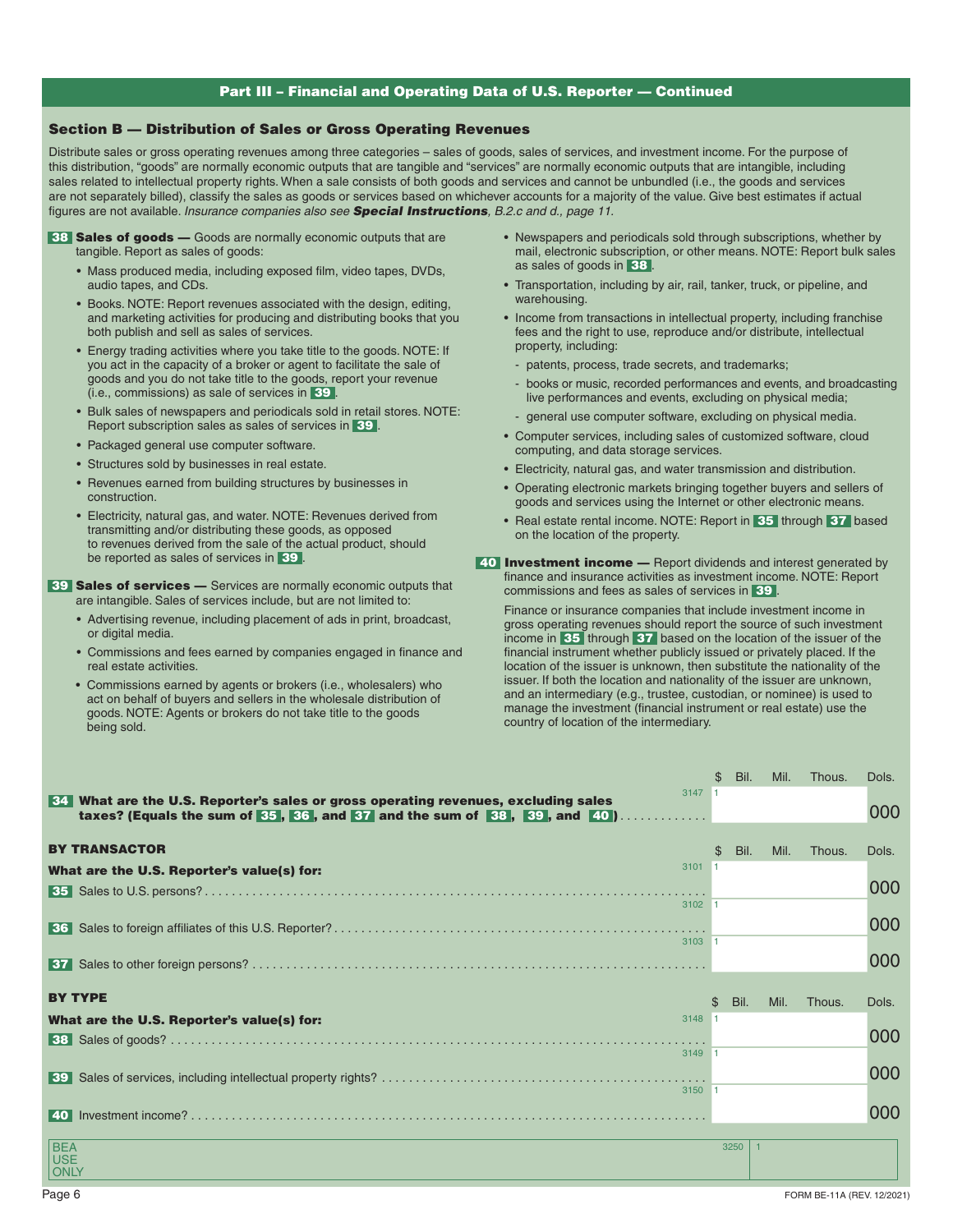## Part III – Financial and Operating Data of U.S. Reporter — Continued

# Section C — Employment

| Report the number of employees on the payroll at the end of FY 2021 including part-time employees, but excluding temporary and contract<br>employees not included on your payroll records. A count taken at some other date during the reporting period may be given provided it is a reasonable<br>estimate of employees on the payroll at the end of FY 2021. If the number of employees at the end of FY 2021 (or when the count was taken) was<br>unusually high or low due to temporary factors (e.g., a strike), enter the number of employees that reflects normal operations. If the number of<br>employees fluctuates widely during the year due to seasonal business variations, report the average number of employees on the payroll during FY<br>2021. Base such an average on the number of employees on the payroll at the end of each pay period, month or quarter. If precise figures are not<br>available, give your best estimate. |                      |                  |                     |       |
|-------------------------------------------------------------------------------------------------------------------------------------------------------------------------------------------------------------------------------------------------------------------------------------------------------------------------------------------------------------------------------------------------------------------------------------------------------------------------------------------------------------------------------------------------------------------------------------------------------------------------------------------------------------------------------------------------------------------------------------------------------------------------------------------------------------------------------------------------------------------------------------------------------------------------------------------------------|----------------------|------------------|---------------------|-------|
|                                                                                                                                                                                                                                                                                                                                                                                                                                                                                                                                                                                                                                                                                                                                                                                                                                                                                                                                                       |                      |                  | Number of employees |       |
| 3253 1                                                                                                                                                                                                                                                                                                                                                                                                                                                                                                                                                                                                                                                                                                                                                                                                                                                                                                                                                |                      |                  |                     |       |
| <b>Report employee compensation</b> expenditures, the base compensation data on payroll records, made by an employer in connection with the<br>employment of workers, including cash payments, payments-in-kind, and employer expenditures for employee benefit plans including those required<br>by statute. Total employee compensation consists of wages and salaries of employees and employer expenditures for<br>all employee benefit plans. Report compensation that relates to activities that occurred during the reporting period regardless of whether the<br>activities were charged as an expense on the income statement, charged to inventories, or capitalized. EXCLUDE data related to activities of a prior<br>period, such as those capitalized or charged to inventories in prior periods. <b>EXCLUDE</b> compensation of contract workers not carried on the payroll of<br>this U.S. Reporter.                                   |                      |                  |                     |       |
| $3257$ 1                                                                                                                                                                                                                                                                                                                                                                                                                                                                                                                                                                                                                                                                                                                                                                                                                                                                                                                                              | Bil.<br>\$           | Mil.             | Thous.              | Dols. |
| 42 What is the U.S. Reporter's total employee compensation expenditure? — Report, for all<br>employees in <b>41</b> , the sum of wages and salaries and employee benefit plans                                                                                                                                                                                                                                                                                                                                                                                                                                                                                                                                                                                                                                                                                                                                                                        |                      |                  |                     | 000   |
|                                                                                                                                                                                                                                                                                                                                                                                                                                                                                                                                                                                                                                                                                                                                                                                                                                                                                                                                                       |                      |                  |                     |       |
| <b>Section D - Balance Sheet Items</b>                                                                                                                                                                                                                                                                                                                                                                                                                                                                                                                                                                                                                                                                                                                                                                                                                                                                                                                |                      |                  |                     |       |
| NOTE: Do not fully consolidate your foreign operations.                                                                                                                                                                                                                                                                                                                                                                                                                                                                                                                                                                                                                                                                                                                                                                                                                                                                                               |                      | Balance at close |                     |       |
| What are the U.S. Reporter's values for:                                                                                                                                                                                                                                                                                                                                                                                                                                                                                                                                                                                                                                                                                                                                                                                                                                                                                                              |                      | of fiscal year   |                     |       |
|                                                                                                                                                                                                                                                                                                                                                                                                                                                                                                                                                                                                                                                                                                                                                                                                                                                                                                                                                       |                      |                  |                     |       |
| <b>ASSETS</b><br>3369 1                                                                                                                                                                                                                                                                                                                                                                                                                                                                                                                                                                                                                                                                                                                                                                                                                                                                                                                               | Bil.<br>$\mathbb{S}$ | Mil.             | Thous.              | Dols. |
| 43 Equity investments in foreign affiliates? - Report on the equity basis enterprises owned 20 to 100 percent.                                                                                                                                                                                                                                                                                                                                                                                                                                                                                                                                                                                                                                                                                                                                                                                                                                        |                      |                  |                     | 000   |
| 3370 1<br>  44                                                                                                                                                                                                                                                                                                                                                                                                                                                                                                                                                                                                                                                                                                                                                                                                                                                                                                                                        |                      |                  |                     | 000   |
| 3371 1                                                                                                                                                                                                                                                                                                                                                                                                                                                                                                                                                                                                                                                                                                                                                                                                                                                                                                                                                |                      |                  |                     |       |
|                                                                                                                                                                                                                                                                                                                                                                                                                                                                                                                                                                                                                                                                                                                                                                                                                                                                                                                                                       |                      |                  |                     | 000   |
| 3375 1<br>LIABILITIES AND OWNERS' EQUITY                                                                                                                                                                                                                                                                                                                                                                                                                                                                                                                                                                                                                                                                                                                                                                                                                                                                                                              |                      |                  |                     |       |
| 3376                                                                                                                                                                                                                                                                                                                                                                                                                                                                                                                                                                                                                                                                                                                                                                                                                                                                                                                                                  |                      |                  |                     | 000   |
|                                                                                                                                                                                                                                                                                                                                                                                                                                                                                                                                                                                                                                                                                                                                                                                                                                                                                                                                                       |                      |                  |                     | 000   |
|                                                                                                                                                                                                                                                                                                                                                                                                                                                                                                                                                                                                                                                                                                                                                                                                                                                                                                                                                       |                      |                  |                     |       |
| Remarks                                                                                                                                                                                                                                                                                                                                                                                                                                                                                                                                                                                                                                                                                                                                                                                                                                                                                                                                               |                      |                  |                     |       |
|                                                                                                                                                                                                                                                                                                                                                                                                                                                                                                                                                                                                                                                                                                                                                                                                                                                                                                                                                       |                      |                  |                     |       |
|                                                                                                                                                                                                                                                                                                                                                                                                                                                                                                                                                                                                                                                                                                                                                                                                                                                                                                                                                       |                      |                  |                     |       |
|                                                                                                                                                                                                                                                                                                                                                                                                                                                                                                                                                                                                                                                                                                                                                                                                                                                                                                                                                       |                      |                  |                     |       |
|                                                                                                                                                                                                                                                                                                                                                                                                                                                                                                                                                                                                                                                                                                                                                                                                                                                                                                                                                       |                      |                  |                     |       |
|                                                                                                                                                                                                                                                                                                                                                                                                                                                                                                                                                                                                                                                                                                                                                                                                                                                                                                                                                       |                      |                  |                     |       |
| 48 Intentionally blank                                                                                                                                                                                                                                                                                                                                                                                                                                                                                                                                                                                                                                                                                                                                                                                                                                                                                                                                |                      |                  |                     |       |
| <b>BEA</b><br><b>USE</b>                                                                                                                                                                                                                                                                                                                                                                                                                                                                                                                                                                                                                                                                                                                                                                                                                                                                                                                              | 3260                 |                  |                     |       |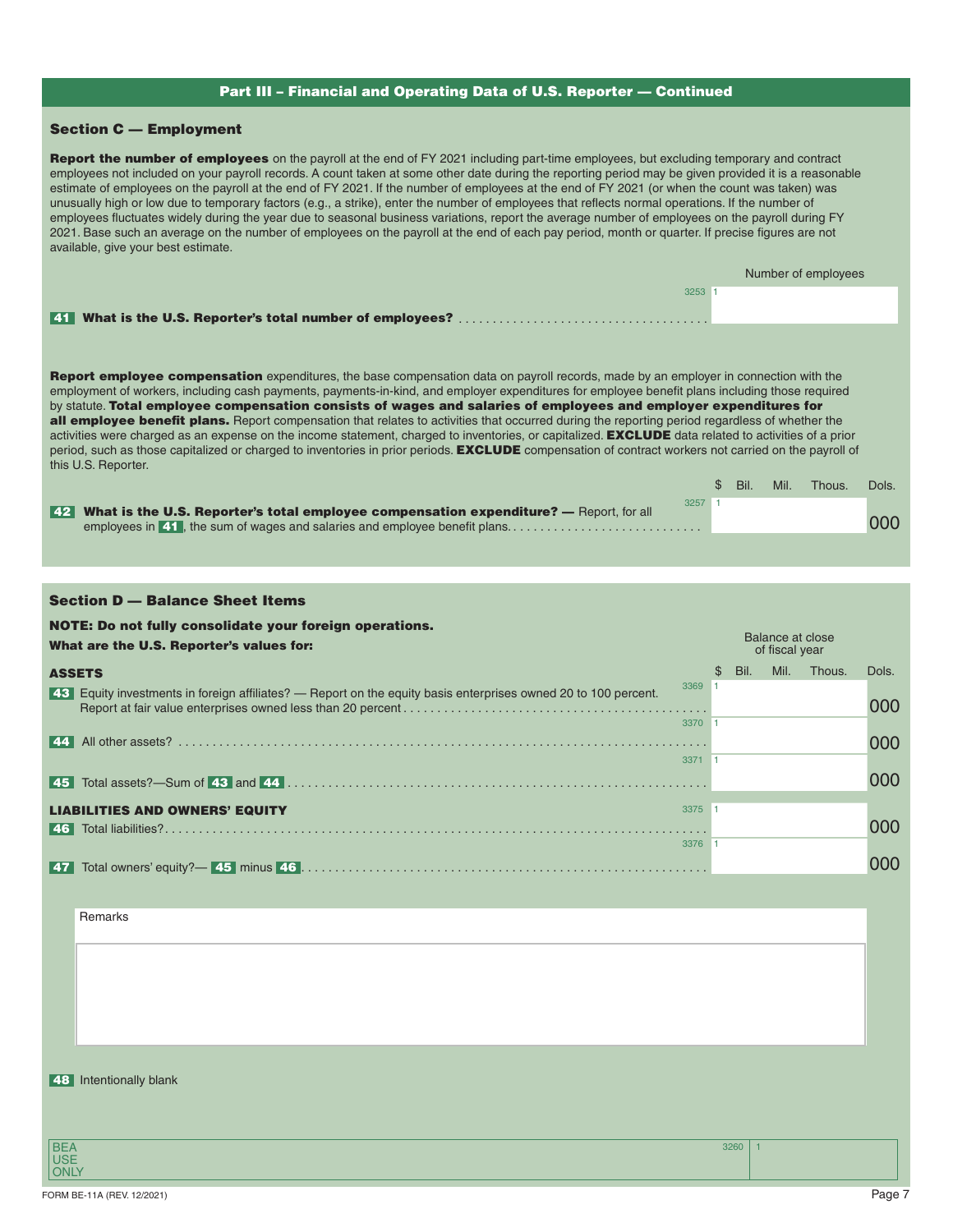| Part III - Financial and Operating Data of U.S. Reporter - Continued                                                                                                                                                                                                                                                                                                                                                                                                                                                                                                                                                                                                                                                                                                                                                                                                                                                                                          |        |               |      |      |        |       |  |  |  |
|---------------------------------------------------------------------------------------------------------------------------------------------------------------------------------------------------------------------------------------------------------------------------------------------------------------------------------------------------------------------------------------------------------------------------------------------------------------------------------------------------------------------------------------------------------------------------------------------------------------------------------------------------------------------------------------------------------------------------------------------------------------------------------------------------------------------------------------------------------------------------------------------------------------------------------------------------------------|--------|---------------|------|------|--------|-------|--|--|--|
| Section E — Expenditures for Property, Plant, and Equipment (PP&E)<br><b>NOTE:</b> PP&E expenditures includes expenditures for land, timber, mineral and like rights owned, structures, machinery, equipment, special tools,<br>and other depreciable property; construction-in-progress; and capitalized tangible and intangible exploration and development costs, but excludes<br>expenditures for other types of intangible assets, and land held for resale.<br><b>INCLUDE</b> items leased from others (including land). Also <b>INCLUDE</b> the expenditure for the capitalized value of timber, mineral, and similar rights<br>leased by the U.S. Reporter from others. <b>EXCLUDE</b> items the U.S. Reporter has leased to others.<br><b>EXCLUDE</b> from expenditures all changes in PP&E resulting from a <b>change in the entity</b> (e.g., due to mergers, acquisitions, divestitures,<br>etc.) or <b>accounting principles</b> during FY 2021. |        |               |      |      |        |       |  |  |  |
| For U.S. Reporters engaged in exploring for, or developing, natural resources, INCLUDE exploration and development<br>expenditures made during FY 2021 that were capitalized, including capitalized expenditures to acquire or lease mineral rights. <b>EXCLUDE</b><br>adjustments for expenditures charged against income in prior years but subsequently capitalized during FY 2021.<br><b>Insurance companies should INCLUDE expenditures WHEREVER CLASSIFIED IN THE BALANCE SHEET.</b><br>What is the U.S. Reporter's expenditure for new and used property, plant,<br>l 49 I                                                                                                                                                                                                                                                                                                                                                                             | 3480 1 | $\mathcal{S}$ | Bil. | Mil. | Thous. | Dols. |  |  |  |
|                                                                                                                                                                                                                                                                                                                                                                                                                                                                                                                                                                                                                                                                                                                                                                                                                                                                                                                                                               |        |               |      |      |        | 000   |  |  |  |
| Were total assets and/or total liabilities affected by implementation of FASB ASC 842 Lease Accounting?<br>l 50 l<br>3488<br>$1$ $\Box$ Yes<br>$12 \Box$ No                                                                                                                                                                                                                                                                                                                                                                                                                                                                                                                                                                                                                                                                                                                                                                                                   |        |               |      |      |        |       |  |  |  |
|                                                                                                                                                                                                                                                                                                                                                                                                                                                                                                                                                                                                                                                                                                                                                                                                                                                                                                                                                               |        |               |      |      |        |       |  |  |  |
| <b>Section F - Interest and Taxes</b>                                                                                                                                                                                                                                                                                                                                                                                                                                                                                                                                                                                                                                                                                                                                                                                                                                                                                                                         |        |               |      |      |        |       |  |  |  |

|        | What are the U.S. Reporter's value(s) for:                                                                                                                                                                           |      | SS. | Bil. | Mil. | Thous. | Dols. |
|--------|----------------------------------------------------------------------------------------------------------------------------------------------------------------------------------------------------------------------|------|-----|------|------|--------|-------|
| l 51 l | Interest income? — Report interest received by or due to the U.S. Reporter from all payors (including<br>affiliated persons), net of tax withheld at the source. <b>INCLUDE</b> all interest receipts included in 31 | 3587 |     |      |      |        | 000   |
| 52     | Interest expensed or capitalized? — Report interest expensed or capitalized by the U.S. Reporter,<br>paid or due to all payees (including affiliated persons), gross of tax withheld. Do not net against             | 3588 |     |      |      |        | 000   |
| l 53 l | Taxes (except income and payroll taxes) and nontax payments (other than production                                                                                                                                   | 3590 |     |      |      |        | 000   |
|        | • Report all such taxes and nontax payments whether or not included in revenues or expenses in the income statement. INCLUDE amounts paid                                                                            |      |     |      |      |        |       |

or accrued for the year, net of refunds or credits, to Federal, state, and local governments, their subdivisions and agencies for —

— Sales, consumption, and excise taxes collected by the U.S. Reporter on goods and services the U.S. Reporter sold;

— Property and other taxes on the value of assets and capital;

Section G — Banking Industry Activities

— Any remaining taxes (other than income and payroll taxes); and

— Import and export duties, license fees, fines, penalties, and all other payments or accruals of nontax liabilities (except production royalty payments for natural resources).

| <b>54 In 11 through 20, did you report sales for ISI codes 5221 or 5229 (depository or non-depository banking)?</b> |                                             |                                                   |                                             |
|---------------------------------------------------------------------------------------------------------------------|---------------------------------------------|---------------------------------------------------|---------------------------------------------|
| 3600<br>$1$ Yes                                                                                                     |                                             | <b>Banking</b>                                    |                                             |
| $12$ No – Skip to 56                                                                                                | Total<br>Column<br>$(1) = (2) + (3)$<br>(1) | Activities in<br>ISI codes 5221<br>or 5229<br>(2) | All Other<br>(3)                            |
| What are the U.S. Reporter's<br>  55  <br>values for:                                                               | Mil.<br>Bil.<br>Thous.<br>$\mathbb{S}^-$    | Mil.<br>Dols. \$<br>Bil.<br>Thous.                | Mil.<br>Dols.<br>Dols. \$<br>Bil.<br>Thous. |
| Assets? — Column (1) equals $45$                                                                                    | 3601 1<br>3602                              | $\overline{2}$<br>000<br>$\overline{2}$           | 3<br>000<br>000<br>3                        |
| Liabilities? — Column (1) equals $\overline{46}$                                                                    |                                             | 000                                               | 000<br>000                                  |
| Interest income? -<br>Column $(1)$ equals $51$                                                                      | 3603<br>3604                                | $\overline{2}$<br>000<br>$\overline{2}$           | 3<br>000<br>000<br>3                        |
| Interest expensed or capitalized? -<br>Column (1) equals $52$                                                       |                                             | 000                                               | 000<br>000                                  |
| <b>BEA</b>                                                                                                          | 3486                                        | $\overline{2}$                                    | 3                                           |

USE **ONLY**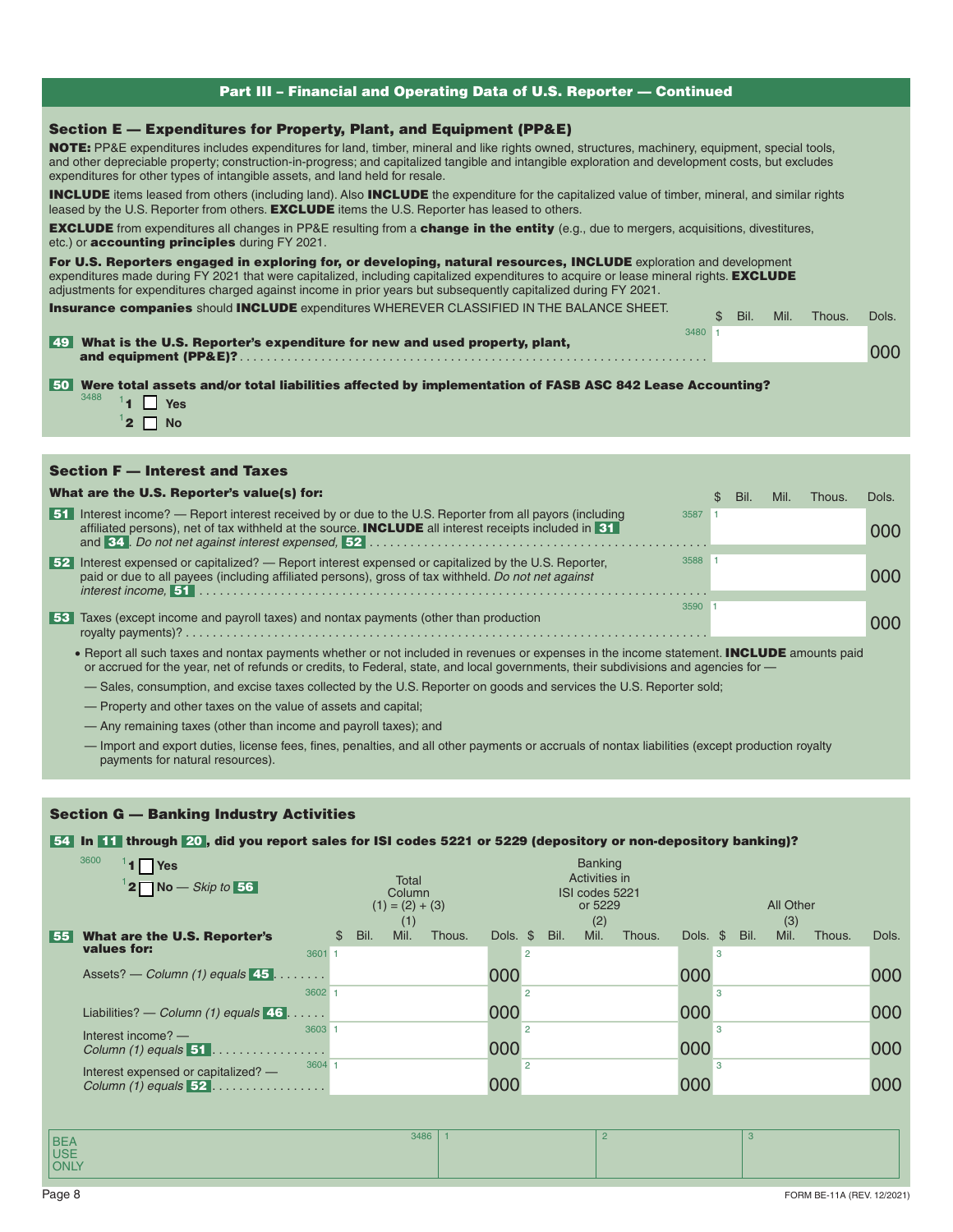## Section H — Insurance Industry Activities — Premiums earned and losses incurred

 56 Of the total sales and gross operating revenues reported in 22 , column (2), were any of the sales or revenues generated by insurance related activities covered by ISI codes 5243 (Insurance carriers, except direct life insurance carriers) and 5249 (Direct life insurance carriers)?

| 3591 | $1$ 1 $\blacksquare$ Yes $-$ Answer 57 and 58 |
|------|-----------------------------------------------|
|      | $1$ 2 Mo – Skip to 59                         |

|                                                                                                                                                                                                                                                                                                                                                                                                                                                       |      | Bil. | Mil. | Thous. | Dols. |
|-------------------------------------------------------------------------------------------------------------------------------------------------------------------------------------------------------------------------------------------------------------------------------------------------------------------------------------------------------------------------------------------------------------------------------------------------------|------|------|------|--------|-------|
| What are the U.S. Reporter's values for:                                                                                                                                                                                                                                                                                                                                                                                                              | 3592 |      |      |        |       |
|                                                                                                                                                                                                                                                                                                                                                                                                                                                       |      |      |      |        | 000   |
| Report premiums, gross of commissions, included in revenue during the reporting year. Calculate as direct<br>premiums written (including renewals) net of cancellations, plus reinsurance premiums assumed, minus<br>reinsurance premiums ceded, plus unearned premiums at the beginning of the year, minus unearned premiums<br>at the end of the year. <b>EXCLUDE</b> all annuity premiums. Also <b>EXCLUDE</b> premiums and policy fees related to |      |      |      |        |       |
| universal and adjustable life, variable and interest-sensitive life, and variable-universal life policies.                                                                                                                                                                                                                                                                                                                                            | 3593 |      |      |        | റററ   |
| Report losses incurred for the insurance products covered by 57 above. EXCLUDE loss adjustment                                                                                                                                                                                                                                                                                                                                                        |      |      |      |        |       |

expenses and losses that relate to annuities. Also **EXCLUDE** losses related to universal and adjustable life, variable and interest-sensitive life, and variable-universal life policies.

- For property and casualty insurance, calculate as net losses paid during the reporting year, minus net unpaid losses at the beginning of the year, plus net unpaid losses at the end of the year. In the calculation of net losses, INCLUDE losses on reinsurance assumed from other companies and **EXCLUDE** losses on reinsurance ceded to other companies. Unpaid losses include both case reserves and losses incurred but not reported.

— For life insurance, losses reflect policy claims on reinsurance assumed or on primary insurance sold, minus losses recovered from reinsurance ceded, adjusted for changes in claims due, unpaid, and in the course of settlement.

## Section I — Research and Development

R&D is planned, creative work aimed at discovering new knowledge or developing new or significantly improved goods and services. This includes:

Basic research is the pursuit of new scientific knowledge or understanding that does not have specific immediate commercial objectives, although it may be in fields of present or potential commercial interest.

Applied research applies the findings of basic research or other existing knowledge toward discovering new scientific knowledge that has specific commercial objectives with respect to new products, services, processes, or methods.

Development is the systematic use of the knowledge or understanding gained from research or practical experience directed toward the production or significant improvement of useful products, services, processes, or methods, including the design and development of prototypes, materials, devices, and systems.

R&D includes the activities described above, whether assigned to separate R&D organizational units of the company or carried out by company laboratories and technical groups that are not a part of an R&D organization.

#### EXCLUDE R&D expenditures for:

- Costs for routine product testing, quality control, and technical services unless they are an integral part of an R&D project
- Market research
- Efficiency surveys or management studies
- Literary, artistic, or historical projects, such as films, music, or books and other publications
- Prospecting or exploration for natural resources

**INCLUDE** wages, salaries, and related costs; materials and supplies consumed; depreciation on R&D property and equipment, cost of computer software used in R&D activities; utilities, such as telephone, electricity, water, and gas; travel costs and professional dues; property taxes and other taxes (except income taxes) incurred on account of the R&D organization or the facilities they use; insurance expenses; maintenance and repair, including maintenance of buildings and grounds; company overhead including: personnel, accounting, procurement and inventory, and salaries of research executives not on the payroll of the R&D organization.

**EXCLUDE** capital expenditures, expenditures for tests and evaluations once a prototype becomes a production model, patent expenses, and income taxes and interest.

Research and development (R&D) expenditures in 59 pertains only to R&D performed by the U.S. Reporter, whether for its own account or for others. INCLUDE the cost of R&D performed by the U.S. Reporter and allocated to its foreign affiliate. (DO NOT report such allocated R&D costs on Form BE–11B, 33.) Also, INCLUDE R&D financed by the Federal Government. EXCLUDE the cost of any R&D funded by the Reporter but performed by others.

|                                                                                                   |      | Bil. | Mil. | Thous. | Dols. |
|---------------------------------------------------------------------------------------------------|------|------|------|--------|-------|
|                                                                                                   | 3694 |      |      |        |       |
| <b>59</b> What is the U.S. Reporter's expenditure for research and development that it performed? |      |      |      |        | 000   |
| 3599<br>BEA<br>USE<br>ONLY                                                                        |      |      |      |        |       |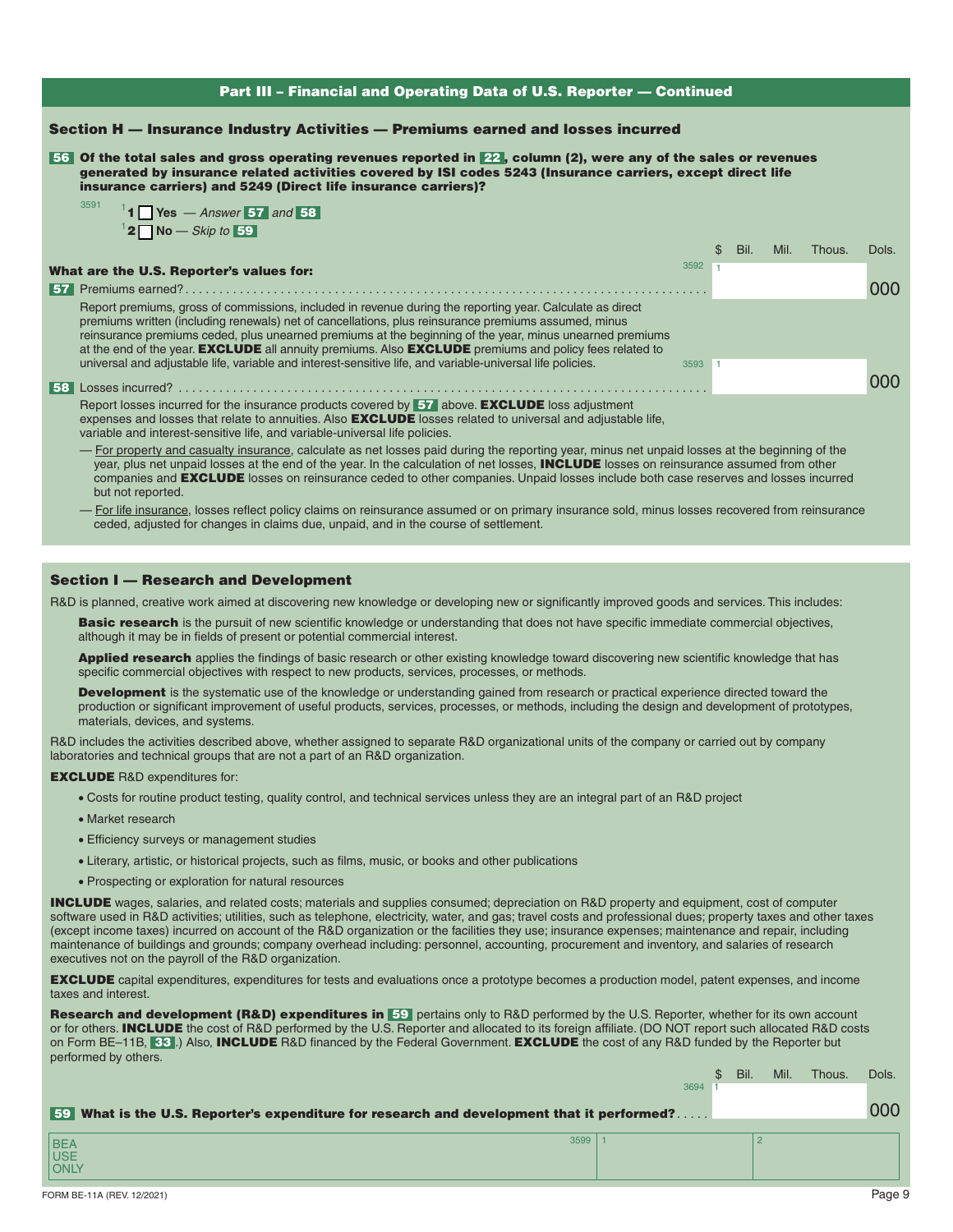## Part IV – Exports and Imports By the U.S. Reporter

## IMPORTANT NOTES

Report exports and imports of goods by the U.S. Reporter in FY 2021. Report all goods that physically left or entered the U.S. customs area. Report data on a "shipped" basis, i.e., on the basis of when and to (or by) whom the goods were shipped. This is the same basis as official U.S. trade statistics to which these data will be compared. Do not record a U.S. import or export if the goods did not physically enter or leave (i.e., were not physically shipped to or from) the United States, even if they were charged to the U.S. Reporter by, or charged by the U.S. Reporter to, a foreign person.

U.S. Reporters normally keep their accounting records on a "charged" basis, i.e., on the basis of when and to (or by) whom the goods were charged. The "charged" basis may be used if there is no material difference between it and the "shipped" basis. If there is a material difference, the "shipped" basis must be used or adjustments made to data on a "charged" basis to approximate a "shipped" basis. The data should **INCLUDE** goods only; they should **EXCLUDE** services.

Capital goods - INCLUDE capital goods but EXCLUDE the value of ships, planes, railroad rolling stock, and trucks that were temporarily outside the United States transporting people or goods.

Consigned goods - INCLUDE consigned goods in the trade figures when shipped or received, even though they are not normally recorded as sales or purchases, or entered into intercompany accounts when initially consigned.

**In-transit goods - EXCLUDE** from exports and imports the value of goods that are in-transit. In-transit goods are goods that are not processed or consumed by residents in the intermediate country(ies) through which they transit; the in-transit goods enter that country(ies) only because that country(ies) is along the shipping lines between the exporting and importing countries. In-transit imports are goods en route from one foreign country to another via the United States (such as from Canada to Mexico via the United States), and in-transit exports are goods en route from one part of the United States to another part via a foreign country (such as from Alaska to Washington State via Canada).

Packaged general use computer software — INCLUDE exports and imports of packaged general use computer software. Value such exports and imports at the full transaction value, i.e., the market value of the media on which the software is recorded and the value of the information contained on the media. EXCLUDE exports and imports of customized software designed to meet the needs of a specific user. This type of software is considered a service and should not be included as trade in goods. **EXCLUDE** negotiated leasing fees for software that is to be used on networks.

Natural gas, electricity, and water - Report ONLY the product value of natural gas, electricity, and water that you produce or sell at wholesale as exports and imports of goods. DO NOT report the service value (transmission and distribution).

*See Instruction Booklet, Part V.* 

#### 60 On what basis were the trade data in this section prepared? — *Mark (X) one.*

 $1$  1  $\Box$  "Shipped" basis.

4101

 $1$  2  $\Box$  "Charged" basis without adjustments, because there is no material difference between the "charged" and "shipped" bases.

 $1$ 3  $\Box$  "Charged" basis with adjustments to correct for material differences between the "charged" and "shipped" bases.

| <b>EXPORTS OF GOODS BY THIS U.S. REPORTER</b>                                                              |           | <b>TOTAL</b><br>$(1) = (2) + (3)$<br>(1) |     |             |                       |                                      | Shipped to its<br>foreign affiliates<br>(2) |     |                           |     | Shipped to<br>other foreigners<br>(3) |     |                   |     |  |  |
|------------------------------------------------------------------------------------------------------------|-----------|------------------------------------------|-----|-------------|-----------------------|--------------------------------------|---------------------------------------------|-----|---------------------------|-----|---------------------------------------|-----|-------------------|-----|--|--|
| (Valued f.a.s. U.S. port)                                                                                  |           | \$ Bil.                                  |     | Mil. Thous. | Dols.                 |                                      | $$$ Bil.                                    |     | Mil. Thous. Dols. \$ Bil. |     |                                       |     | Mil. Thous. Dols. |     |  |  |
| What is the value of the total goods shipped in<br>l 61 I<br>FY 2021 by this U.S. Reporter to foreigners?. | 4102<br>. |                                          |     |             | $\overline{2}$<br>000 |                                      |                                             |     |                           |     | 3                                     |     |                   | 000 |  |  |
|                                                                                                            |           | <b>TOTAL</b><br>$(1) = (2) + (3)$        |     |             |                       | Shipped by its<br>foreign affiliates |                                             |     |                           |     |                                       |     |                   |     |  |  |
| <b>IMPORTS</b> OF GOODS BY THIS U.S. REPORTER                                                              |           |                                          | (1) |             |                       |                                      |                                             | (2) |                           |     |                                       | (3) |                   |     |  |  |
| (Valued f.a.s. foreign port)                                                                               |           | \$ Bil.                                  |     | Mil. Thous. | Dols. \$ Bil.         |                                      |                                             |     | Mil. Thous. Dols. \$ Bil. |     |                                       |     | Mil. Thous. Dols. |     |  |  |
| 4103<br>What is the value of the total goods shipped in<br>  62 I                                          |           |                                          |     |             |                       | $\overline{2}$                       |                                             |     |                           |     | 3                                     |     |                   |     |  |  |
| FY 2021 to this U.S. Reporter by foreigners?                                                               |           |                                          |     |             | 000                   |                                      |                                             |     |                           | 000 |                                       |     |                   | 000 |  |  |
|                                                                                                            |           |                                          |     |             |                       |                                      |                                             |     |                           |     |                                       |     |                   |     |  |  |
| Remarks                                                                                                    |           |                                          |     |             |                       |                                      |                                             |     |                           |     |                                       |     |                   |     |  |  |

4104 1 2 3 4 5 BEA USE **ONLY** 4105 1 2 3 4 5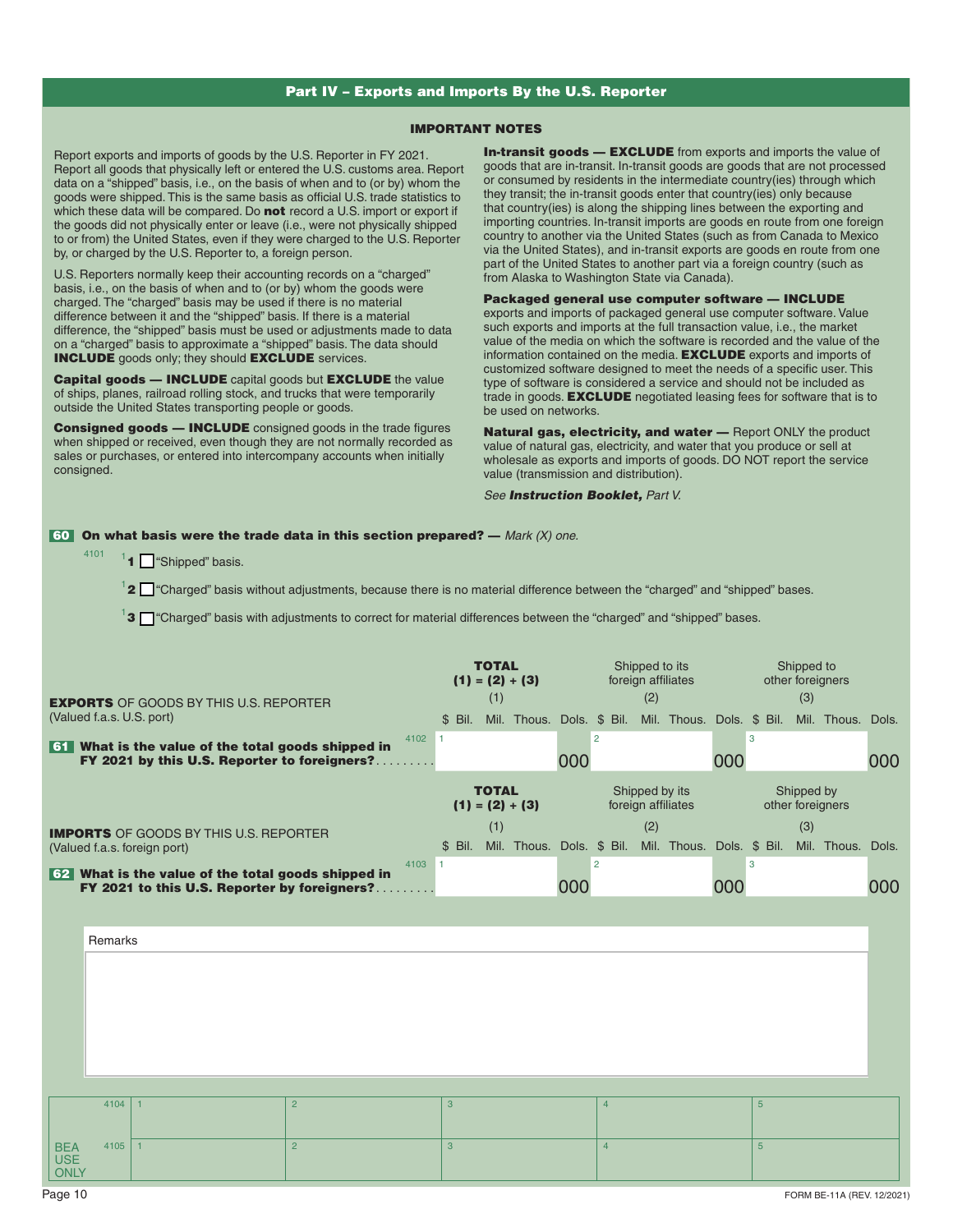# 2021 ANNUAL SURVEY OF U.S. DIRECT INVESTMENT ABROAD FORM BE-11A ADDITIONAL INSTRUCTIONS BY ITEM

Authority — This survey is being conducted pursuant to the International Investment and Trade in Services Survey Act (P.L. 94-472., 90 Stat. 2059, 22 U.S.C 3101-3108, as amended, hereinafter "the Act"), and the filing of reports is MANDATORY pursuant to Section 5(b)(2) of the Act (22 U.S.C. 3104).

Penalties - Whoever fails to report shall be subject to a civil penalty and to injunctive relief commanding such person to comply, or both. Whoever willfully fails to report shall be fined and, if an individual, may be imprisoned for not more than one year, or both. Any officer, director, employee, or agent of any corporation who knowingly participates in such violations, upon conviction, may be punished by a like fine, imprisonment, or both (22 U.S.C. 3105). These civil penalties are subject to inflationary adjustments. Those adjustments are found in 15 C.F.R. 6.3.

Notwithstanding any other provision of the law, no person is required to respond to, nor shall any person be subject to penalty for failure to comply with, a collection of information subject to the requirements of the Paperwork Reduction Act, unless that collection of information displays a currently valid OMB Control Number.

Respondent Burden — Public reporting burden for this BE-11 report (comprising Form BE-11A and Form(s) BE-11B, BE-11C, and/or **BE-11D)** is estimated to average 90.5 hours per response. This burden includes time for reviewing instructions, searching existing data sources, gathering and maintaining the data needed, and completing and reviewing the collection of information. Send comments regarding this burden estimate to Director, Bureau of Economic Analysis (BE-1), U.S. Department of Commerce, 4600 Silver Hill Rd, Washington, DC 20233; and to the Office of Management and Budget, Paperwork Reduction Project 0608-0053, Washington, DC 20503.

Confidentiality — The Act provides that your report to this Bureau is confidential and may be used only for analytical or statistical purposes. Without your prior written permission, the information filed in your report cannot be presented in a manner that allows it to be individually identified. Your report cannot be used for purposes of taxation, investigation, or regulation. Copies retained for your files are immune from legal process. Per the Cybersecurity Enhancement Act of 2015, your data are protected from cybersecurity risks through security monitoring of the BEA information systems.

## Special Instructions for Dealers in Financial Instruments, Finance Companies, Insurance Companies, and Real Estate Companies

- A. Certain gains (losses) ( 32 ) for (1) dealers in financial instruments and finance and insurance companies, and (2) real estate companies.
	- 1. Dealers in financial instruments (including securities, currencies, derivatives, and other financial instruments) and finance and insurance companies  $-$  INCLUDE in 32.
		- impairment losses as defined by FASB ASC 320,
		- realized gains and losses on trading or dealing,
		- unrealized gains or losses, due to changes in the valuation of financial instruments, that flow through the income statement, and
		- goodwill impairment as defined by FASB ASC 350 (FAS 142).

**EXCLUDE** from 32, unrealized gains or losses due to changes in the valuation of financial instruments that are taken directly to owners' equity.

**EXCLUDE** from 32, income from explicit fees and commissions. INCLUDE income from these fees and commissions as operating income in 22 and 34 and as sales of services in item 39.

## 2. Real estate companies — INCLUDE in 32 :

- impairment losses as defined by FASB ASC 360 (FAS 144), and
- goodwill impairment as defined by FASB ASC 350 (FAS 142).

**EXCLUDE** from 32 the revenues earned and expenses incurred from the sale of real estate you own. Such revenues should be reported as operating income in 22 and 34 and as sales of goods in 38 .

#### B. Special instructions for insurance companies

1. When there is a difference between the financial and operating data reported to stockholders and the data reported in the annual statement to an insurance department, prepare the BE-11 on the same basis as the annual report to the stockholders.

Valuation should be according to normal commercial accounting procedures, not at rates promulgated by insurance departments, e.g., INCLUDE assets not acceptable for inclusion in the annual statement to an insurance department such as:

- (1.) non-trusteed or free account assets and
- (2.) nonadmitted assets, including furniture and equipment, agents' debit balances, and all receivables deemed to be collectible. INCLUDE mandatory securities valuation reserves that are appropriations of retained earnings in the owners' equity section of the balance sheet, not in the liability section.

#### 2. Instructions for reporting specific items

- a. Sales or gross operating revenues, excluding sales taxes (34) - INCLUDE items such as earned premiums, annuity considerations, gross investment income, and items of a similar nature. **EXCLUDE** income from equity investments in unconsolidated business enterprises and EXCLUDE certain realized and unrealized gains or losses that are to be reported in  $32$
- b. Certain gains (losses) ( 32 ) *See Special Instructions, A.1.*
- c. Sales of services (39) INCLUDE premium income and income from other services, if any.

Calculate premiums earned by companies engaged in insurance activities as direct premiums written (including renewals) net of cancellations, plus reinsurance premiums assumed, minus reinsurance premiums ceded, plus unearned premiums at the beginning of the year, minus unearned premiums at the end of the year*.* 

d. Investment income (40) - Report that portion of sales or gross operating revenues that is investment income. However, report any gains or losses on investments in accordance with *Special Instructions*, *A.1. See Additional Instructions for Section B — Distribution of Sales or Gross Operating Revenues,* 40 *, on page 6 to determine the location of the transactor of investment income.*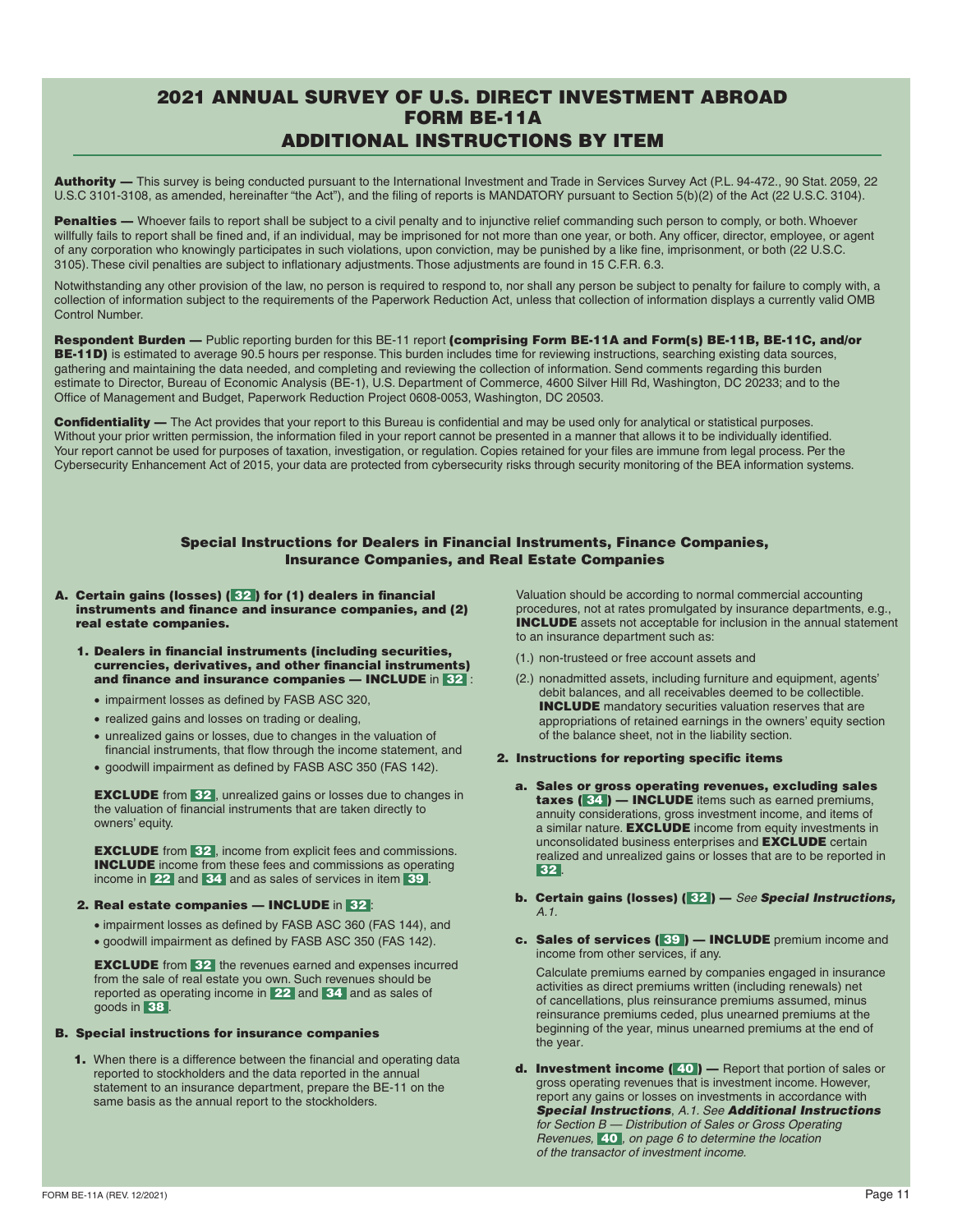## Summary of Industry Classifications

For a full explanation of each code see **[www.bea.gov/naics2017](http://www.bea.gov/naics2017)**

#### Agriculture, Forestry, Fishing, and Hunting

- 1110 Crop production<br>1120 Animal production 1120 Animal production and aquaculture<br>1130 Forestry and logging
- 1130 Forestry and logging<br>1140 Fishing hunting and
- 1140 Fishing, hunting, and trapping<br>1150 Support activities for agriculture
- Support activities for agriculture and forestry

### **Mining**

2111 Oil and gas extraction 2121 Coal<br>2123 Nonn Nonmetallic minerals 2124 Iron ores 2125 Gold and silver ores 2126 Copper, nickel, lead, and zinc ores 2127 Other metal ores 2132 Support activities for oil and gas operations 2133 Support activities for mining, except for oil and gas operations

## Utilities

- 2211 Electric power generation,
- transmission, and distribution
- 2212 Natural gas distribution
- 2213 Water, sewage, and other systems

## Construction

- 2360 Construction of buildings
- 2370 Heavy and civil engineering construction 2380 Specialty trade contractors

#### **Manufacturing**

- 3111 Animal foods 3112 Grain and oilseed milling<br>3113 Sugar and confectionery 3113 Sugar and confectionery products<br>3114 Fruit and vegetable preserving and
- Fruit and vegetable preserving and specialty foods
- 3115 Dairy products<br>3116 Meat products
- 3116 Meat products
- Seafood product preparation and packaging
- 3118 Bakery products and tortillas<br>3119 Other food products
- Other food products
- 3121 Beverages<br>3122 Tobacco
- 3122 Tobacco<br>3130 Textile m
- 3130 Textile mills<br>3140 Textile prod
- 3140 Textile product mills<br>3150 Apparel Apparel
- 3160 Leather and allied products<br>3210 Wood products
- 
- 3210 Wood products<br>3221 Pulp paper and 3221 Pulp, paper, and paperboard mills<br>3222 Converted paper products
- 3222 Converted paper products<br>3231 Printing and related suppo
- Printing and related support activities 3242 Integrated petroleum refining and
- extraction
- 3243 Petroleum refining without extraction<br>3244 Asphalt and other petroleum and
- Asphalt and other petroleum and coal products
- 3251 Basic chemicals<br>3252 Resins, synthetie
- Resins, synthetic rubbers, and artificial and synthetic fibers and filaments
- 3253 Pesticides, fertilizers, and other agricultural chemicals
- 3254 Pharmaceuticals and medicines<br>3255 Paints, coatings, and adhesives
- 3255 Paints, coatings, and adhesives<br>3256 Soap, cleaning compounds, and
	- Soap, cleaning compounds, and toilet preparations
- 3259 Other chemical products and preparations
- 3261 Plastics products<br>3262 Rubber products
- 3262 Rubber products<br>3271 Clay products and
- 3271 Clay products and refractories<br>3272 Glass and glass products
- 3272 Glass and glass products<br>3273 Cement and concrete prod
- 3273 Cement and concrete products<br>3274 Lime and gynsum products
- 3274 Lime and gypsum products<br>3279 Other nonmetallic mineral p
- 3279 Other nonmetallic mineral products<br>3311 Iron and steel mills
- 3311 Iron and steel mills<br>3312 Steel products from
- Steel products from purchased steel 3313 Alumina and aluminum production
- and processing
- 3314 Nonferrous metal (except aluminum) production and processing
	-
- 3315 Foundries<br>3321 Forging an 3321 Forging and stamping<br>3322 Cutlery and hand tools
- 3322 Cutlery and hand tools<br>3323 Architectural and struct
- 
- 3323 Architectural and structural metals<br>3324 Boilers, tanks, and shipping contai 3324 Boilers, tanks, and shipping containers<br>3325 Hardware
- 3325 Hardware<br>3326 Spring and
- 3326 Spring and wire products<br>3327 Machine shop products, tr
	- Machine shop products, turned products, and screws, nuts, and bolts
- 3328 Coating, engraving, heat treating,
- and allied activities
- 3329 Other fabricated metal products<br>3331 Agriculture, construction, and mi Agriculture, construction, and mining machinery
- 
- 3332 Industrial machinery<br>3333 Commercial and ser Commercial and service industry
- machinery
- 3334 Ventilation, heating, air-conditioning, and commercial refrigeration equipment
- 3335 Metalworking machinery<br>3336 Engines, turbines, and po
- Engines, turbines, and power
- transmission equipment
- 3339 Other general purpose machinery<br>3341 Computer and peripheral equipme
- 3341 Computer and peripheral equipment<br>3342 Communications equipment
- 3342 Communications equipment<br>3343 Audio and video equipment
- 3343 Audio and video equipment<br>3344 Semiconductors and other Semiconductors and other
- electronic components
- 3345 Navigational, measuring, electromedical, and control instruments
- 3346 Manufacturing and reproducing magnetic and optical media
- 3351 Electric lighting equipment<br>3352 Household appliances
- 3352 Household appliances<br>3353 Electrical equipment
- Electrical equipment
- 3359 Other electrical equipment and components
- 3361 Motor vehicles<br>3362 Motor vehicle b
- 3362 Motor vehicle bodies and trailers<br>3363 Motor vehicle parts
- Motor vehicle parts
- 3364 Aerospace products and parts<br>3365 Railroad rolling stock
- 3365 Railroad rolling stock<br>3366 Shin and boat building
- 3366 Ship and boat building<br>3369 Other transportation ed
- 3369 Other transportation equipment<br>3370 Furniture and related products
- 3370 Furniture and related products<br>3391 Medical equipment and supplie
- 3391 Medical equipment and supplies<br>3399 Other miscellaneous manufactur Other miscellaneous manufacturing

Page 12 FORM BE-11A (REV. 12/2021)

- Wholesale Trade, Durable Goods
- 4231 Motor vehicle and motor vehicle parts and supplies
- 

electronic goods

4241 Paper and paper product<br>4242 Drugs and druggists' sune 4242 Drugs and druggists' sundries<br>4243 Apparel, piece goods, and not 4243 Apparel, piece goods, and notions<br>4244 Grocery and related product 4244 Grocery and related product<br>4245 Farm product raw material 4245 Farm product raw material<br>4246 Chemical and allied produc 4246 Chemical and allied products<br>4247 Petroleum and petroleum pro 4247 Petroleum and petroleum products<br>4248 Beer, wine, and distilled alcoholic Beer, wine, and distilled alcoholic

beverage

Retail Trade

and Agents and Brokers

4450 Food and beverage<br>4461 Health and persona 4461 Health and personal care<br>4471 Gasoline stations 4471 Gasoline stations<br>4480 Clothing and cloth

4520 General merchandise 4530 Miscellaneous store retailers<br>4540 Non-store retailers Non-store retailers

4810 Air transportation 4821 Rail transportation<br>4833 Petroleum tanker o

4232 Furniture and home furnishing<br>4233 Lumber and other construction

Household appliances, and electrical and

- 4233 Lumber and other construction materials<br>4234 Professional and commercial Professional and commercial equipment and supplies
- 4235 Metal and mineral (except petroleum)<br>4236 Household appliances, and electrical

4237 Hardware, and plumbing and heating equipment and supplies 4238 Machinery, equipment, and supplies<br>4239 Miscellaneous durable goods Miscellaneous durable goods

Wholesale Trade, Nondurable Goods

4249 Miscellaneous nondurable goods

4251 Wholesale electronic markets and agents and brokers

4410 Motor vehicle and parts dealers<br>4420 Furniture and home furnishings 4420 Furniture and home furnishings<br>4431 Electronics and appliance 4431 Electronics and appliance<br>4440 Building material and gard Building material and garden equipment and supplies dealers

4480 Clothing and clothing accessories<br>4510 Sporting goods, hobby, book, and 4510 Sporting goods, hobby, book, and music<br>4520 General merchandise

Transportation and Warehousing

Petroleum tanker operations 4839 Other water transportation 4840 Truck transportation 4850 Transit and ground passenger transportation

4863 Pipeline transportation of crude oil, refined petroleum products,

and natural gas 4868 Other pipeline transportation<br>4870 Scenic and sightseeing trans 4870 Scenic and sightseeing transportation<br>4880 Support activities for transportation Support activities for transportation

4920 Couriers and messengers<br>4932 Petroleum storage for hire Petroleum storage for hire 4939 Other warehousing and storage

Wholesale Trade, Electronic Markets